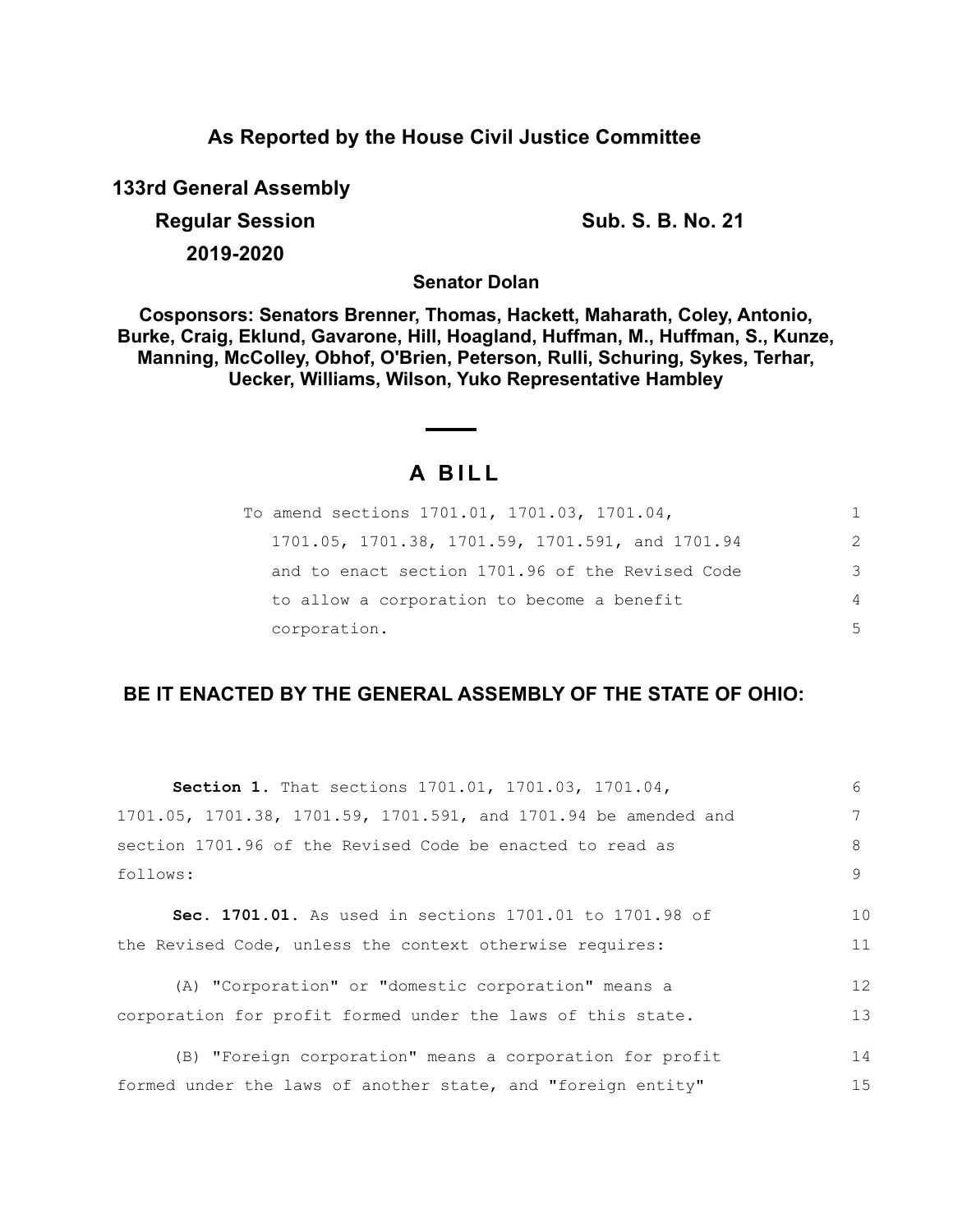#### **Sub. S. B. No. 21 Page 2 As Reported by the House Civil Justice Committee**

means an entity formed under the laws of another state.

(C) "State" means the United States; any state, territory, insular possession, or other political subdivision of the United States, including the District of Columbia; any foreign country or nation; and any province, territory, or other political subdivision of such foreign country or nation. 17 18 19 20 21

(D) "Articles" includes original articles of incorporation, certificates of reorganization, amended articles, and amendments to any of these, and, in the case of a corporation created before September 1, 1851, the special charter and any amendments to it made by special act of the general assembly or pursuant to general law. 22 23 24 25 26 27

(E) "Incorporator" means a person who signed the original articles of incorporation.

(F) "Shareholder" means a person whose name appears on the books of the corporation as the owner of shares of the corporation. Unless the articles, the regulations adopted by the shareholders, the regulations adopted by the directors pursuant to division (A)(1) of section 1701.10 of the Revised Code, or the contract of subscription otherwise provides, "shareholder" includes a subscriber to shares, whether the subscription is received by the incorporators or pursuant to authorization by the directors, and such shares shall be deemed to be outstanding shares. 30 31 32 33 34 35 36 37 38 39

(G) "Person" includes, without limitation, a natural person, a corporation, whether nonprofit or for profit, a partnership, a limited liability company, an unincorporated society or association, and two or more persons having a joint or common interest. 40 41 42 43 44

16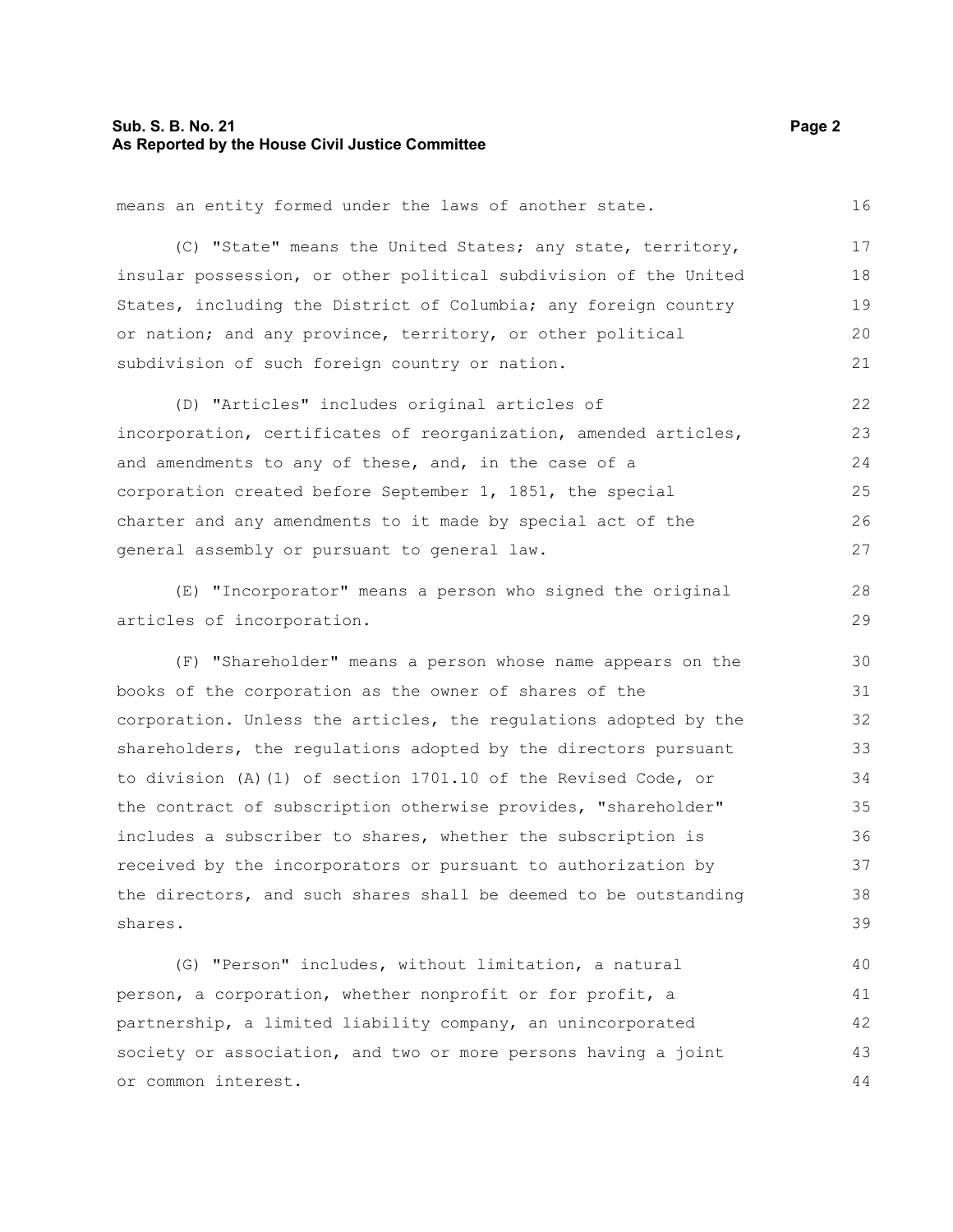#### **Sub. S. B. No. 21 Page 3 As Reported by the House Civil Justice Committee**

(H) The location of the "principal office" of a corporation is the place named as the principal office in its articles.

(I) The "express terms" of shares of a class are the statements expressed in the articles with respect to such shares. 48 49 50

(J) Shares of a class are "junior" to shares of another class when any of their dividend or distribution rights are subordinate to, or dependent or contingent upon, any right of, or dividend on, or distribution to, shares of such other class. 51 52 53 54

(K) "Treasury shares" means shares belonging to the corporation and not retired that have been either issued and thereafter acquired by the corporation or paid as a dividend or distribution in shares of the corporation on treasury shares of the same class; such shares shall be deemed to be issued, but they shall not be considered as an asset or a liability of the corporation, or as outstanding for dividend or distribution, quorum, voting, or other purposes, except, when authorized by the directors, for dividends or distributions in authorized but unissued shares of the corporation of the same class. 55 56 57 58 59 60 61 62 63 64

(L) To "retire" a share means to restore it to the status of an authorized but unissued share. 65 66

(M) "Redemption price of shares" means the amount required by the articles to be paid on redemption of shares. 67 68

(N) "Liquidation price" means the amount or portion of assets required by the articles to be distributed to the holders of shares of any class upon dissolution, liquidation, merger, or consolidation of the corporation, or upon sale of all or substantially all of its assets. 69 70 71 72 73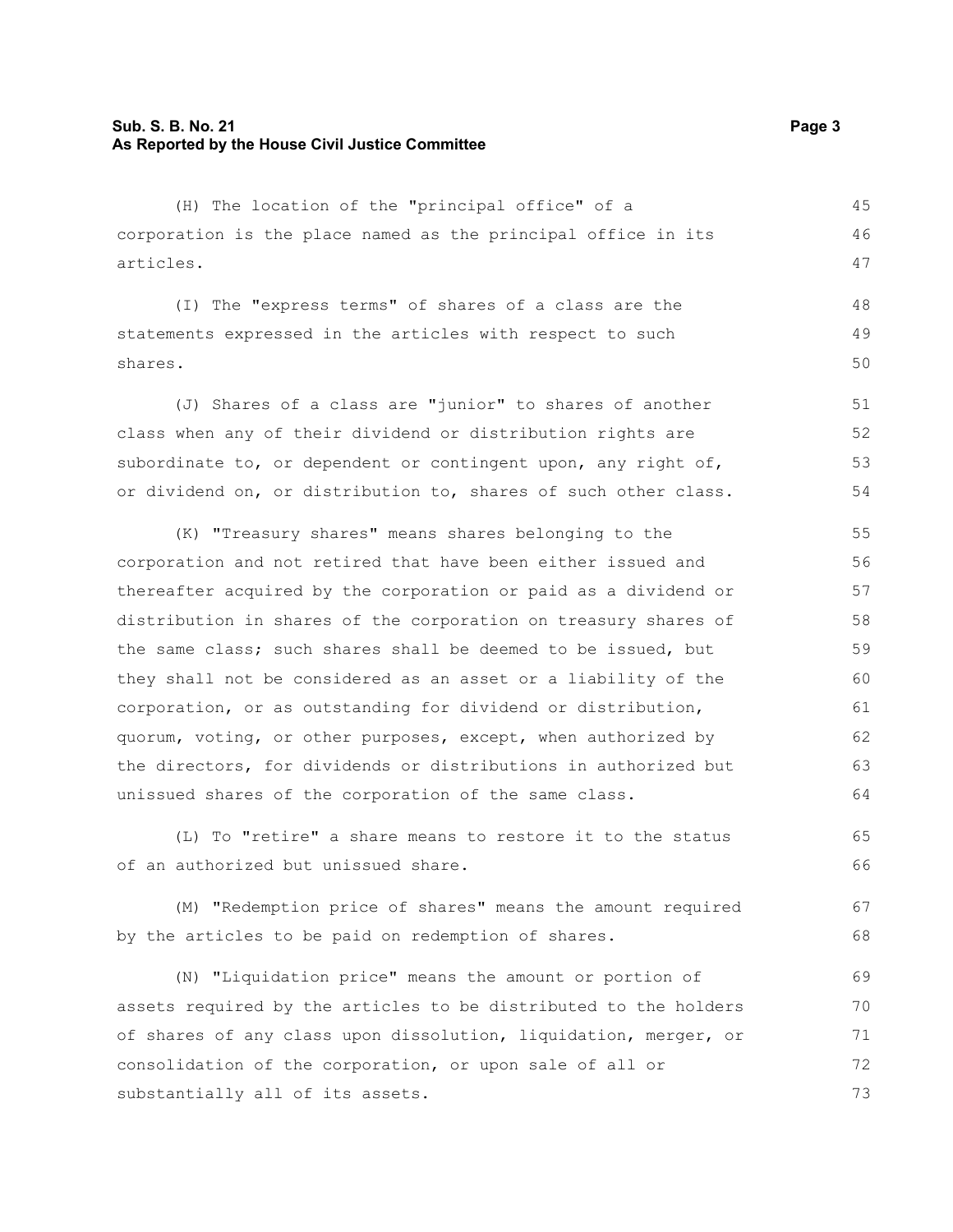#### **Sub. S. B. No. 21 Page 4 As Reported by the House Civil Justice Committee**

(O) "Insolvent" means that the corporation is unable to pay its obligations as they become due in the usual course of its affairs. 74 75 76

(P) "Parent corporation" or "parent" means a domestic or foreign corporation that owns and holds of record shares of another corporation, domestic or foreign, entitling the holder of the shares at the time to exercise a majority of the voting power in the election of the directors of the other corporation without regard to voting power that may thereafter exist upon a default, failure, or other contingency; "subsidiary corporation" or "subsidiary" means a domestic or foreign corporation of which another corporation, domestic or foreign, is the parent. 77 78 79 80 81 82 83 84 85

(Q) "Combination" means a transaction, other than a merger or consolidation, wherein either of the following applies:

(1) Voting shares of a domestic corporation are issued or transferred in consideration in whole or in part for the transfer to itself or to one or more of its subsidiaries, domestic or foreign, of all or substantially all the assets of one or more corporations, domestic or foreign, with or without good will or the assumption of liabilities; 91

(2) Voting shares of a foreign parent corporation are issued or transferred in consideration in whole or in part for the transfer of such assets to one or more of its domestic subsidiaries. 95

"Transferee corporation" in a combination means the corporation, domestic or foreign, to which the assets are transferred, and "transferor corporation" in a combination means the corporation, domestic or foreign, transferring such assets and to which, or to the shareholders of which, the voting shares 98 99 100 101 102

86 87

88 89 90

92 93

94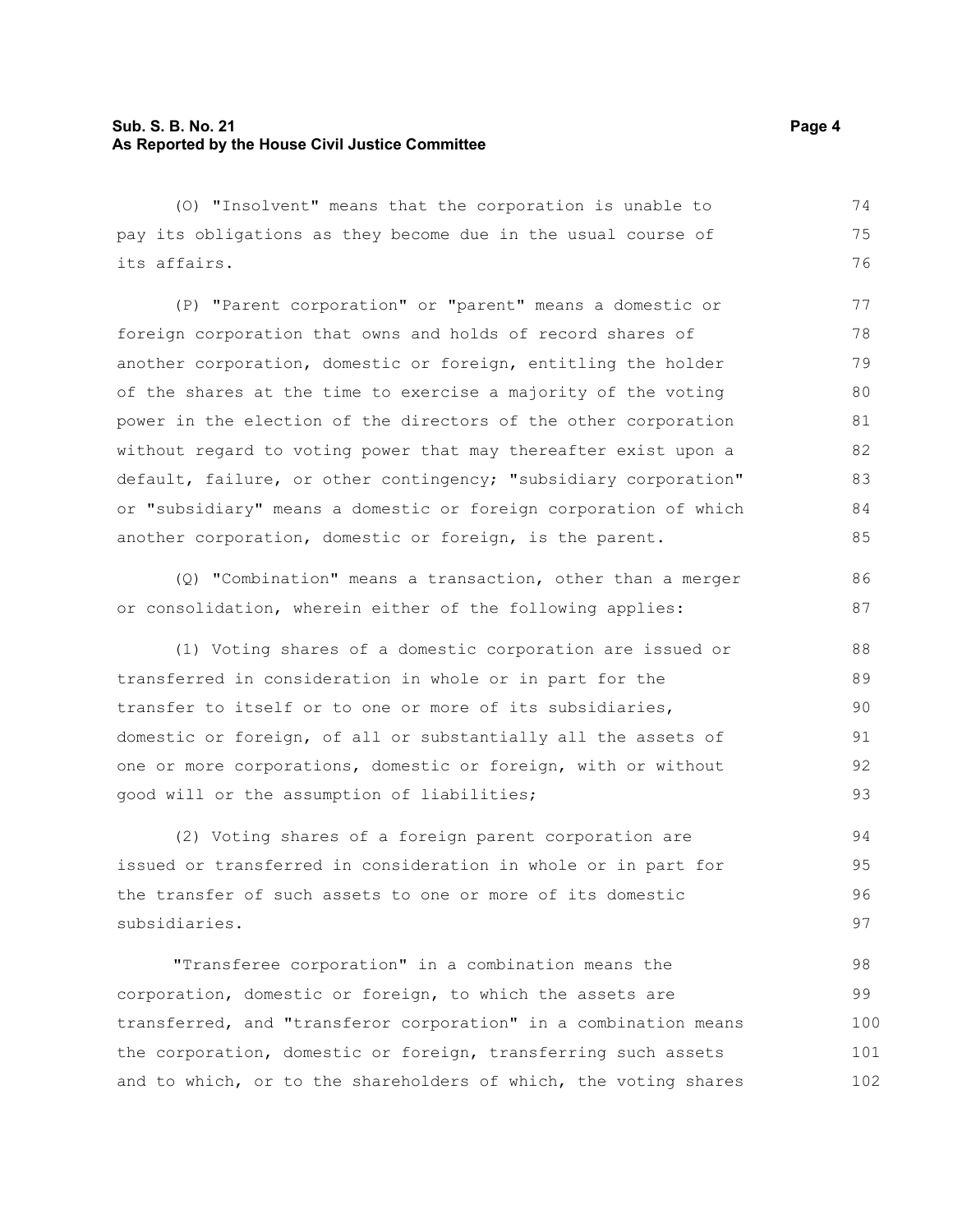## **Sub. S. B. No. 21 Page 5 As Reported by the House Civil Justice Committee**

| of the domestic or foreign corporation are issued or            | 103 |
|-----------------------------------------------------------------|-----|
| transferred.                                                    | 104 |
|                                                                 |     |
| (R) "Majority share acquisition" means the acquisition of       | 105 |
| shares of a corporation, domestic or foreign, entitling the     | 106 |
| holder of the shares to exercise a majority of the voting power | 107 |
| in the election of directors of such corporation without regard | 108 |
| to voting power that may thereafter exist upon a default,       | 109 |
| failure, or other contingency, by either of the following:      | 110 |
| (1) A domestic corporation in consideration in whole or in      | 111 |
| part, for the issuance or transfer of its voting shares;        | 112 |
| (2) A domestic or foreign subsidiary in consideration in        | 113 |
| whole or in part for the issuance or transfer of voting shares  | 114 |
| of its domestic parent.                                         | 115 |
| (S) "Acquiring corporation" in a combination means the          | 116 |
| domestic corporation whose voting shares are issued or          | 117 |
| transferred by it or its subsidiary or subsidiaries to the      | 118 |
| transferor corporation or corporations or the shareholders of   | 119 |
| the transferor corporation or corporations; and "acquiring      | 120 |
| corporation" in a majority share acquisition means the domestic | 121 |
| corporation whose voting shares are issued or transferred by it | 122 |
| or its subsidiary in consideration for shares of a domestic or  | 123 |
| foreign corporation entitling the holder of the shares to       | 124 |
| exercise a majority of the voting power in the election of      | 125 |
| directors of such corporation.                                  | 126 |
| (T) When used in connection with a combination or a             | 127 |
| majority share acquisition, "voting shares" means shares of a   | 128 |
| corporation, domestic or foreign, entitling the holder of the   | 129 |
| shares to vote at the time in the election of directors of such | 130 |

corporation without regard to voting power which may thereafter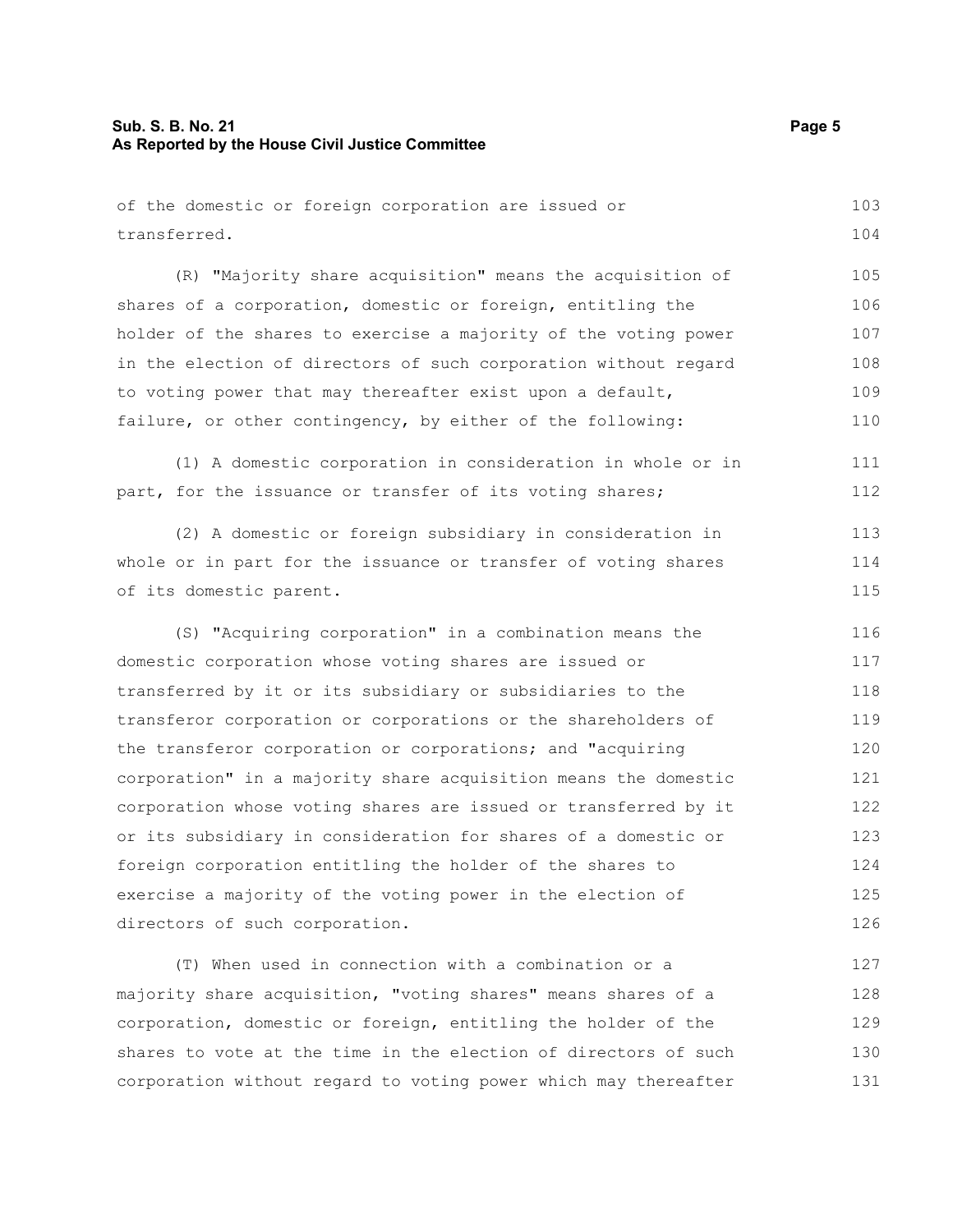#### **Sub. S. B. No. 21 Page 6 As Reported by the House Civil Justice Committee**

exist upon a default, failure, or other contingency. 132

(U) "An emergency" exists when the governor, or any other person lawfully exercising the power and discharging the duties of the office of governor, proclaims that an attack on the United States or any nuclear, atomic, or other disaster has caused an emergency for corporations, and such an emergency shall continue until terminated by proclamation of the governor or any other person lawfully exercising the powers and discharging the duties of the office of governor. 133 134 135 136 137 138 139 140

(V) "Constituent corporation" means an existing corporation merging into or into which is being merged one or more other entities in a merger or an existing corporation being consolidated with one or more other entities into a new entity in a consolidation, whether any of the entities is domestic or foreign, and "constituent entity" means any entity merging into or into which is being merged one or more other entities in a merger, or an existing entity being consolidated with one or more other entities into a new entity in a consolidation, whether any of the entities is domestic or foreign. 141 142 143 144 145 146 147 148 149 150

(W) "Surviving corporation" means the constituent domestic or foreign corporation that is specified as the corporation into which one or more other constituent entities are to be or have been merged, and "surviving entity" means the constituent domestic or foreign entity that is specified as the entity into which one or more other constituent entities are to be or have been merged. 151 152 153 154 155 156 157

(X) "Close corporation agreement" means an agreement that satisfies the three requirements of division (A) of section 1701.591 of the Revised Code. 158 159 160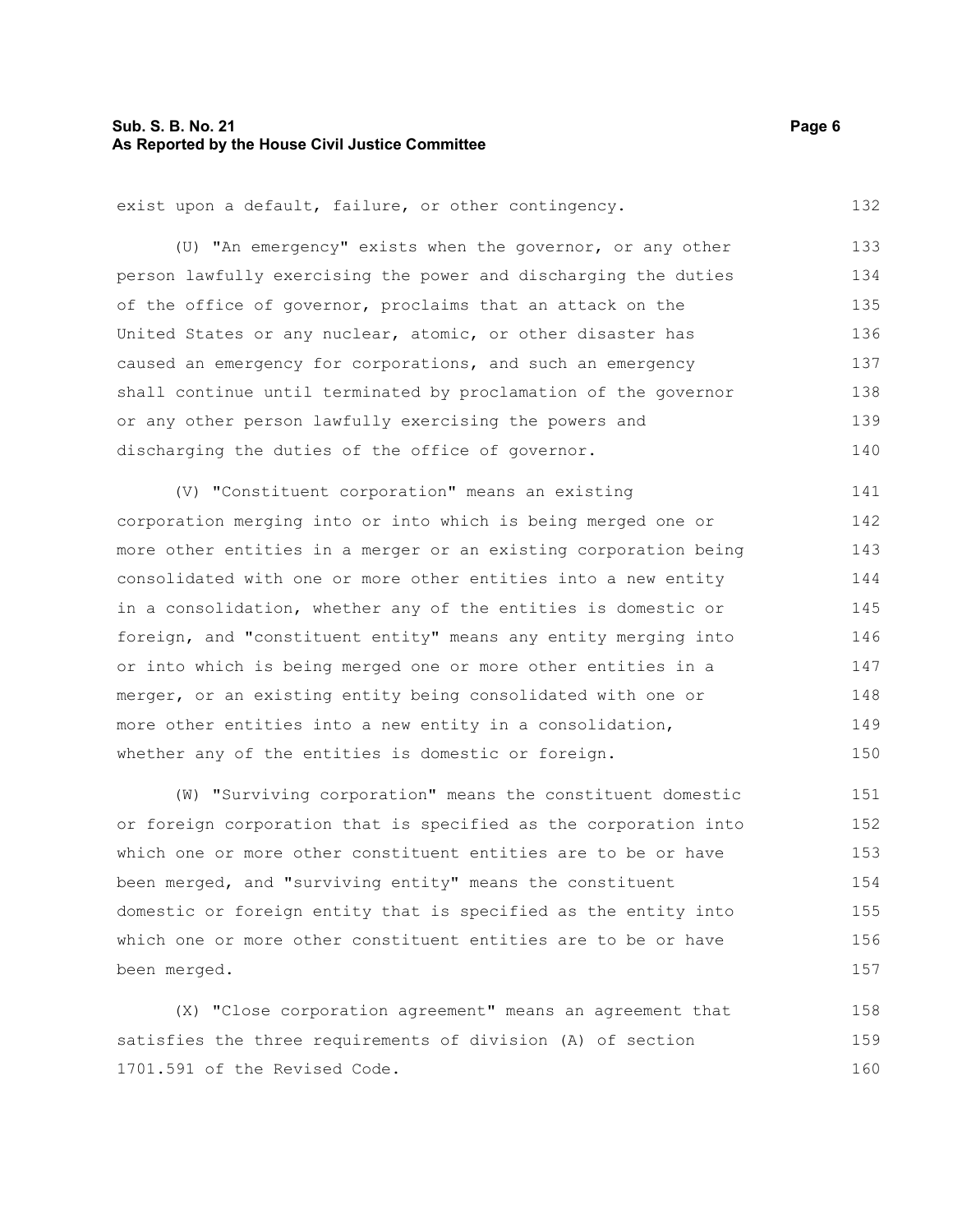#### **Sub. S. B. No. 21 Page 7 As Reported by the House Civil Justice Committee**

(Y) "Issuing public corporation" means a domestic corporation with fifty or more shareholders that has its principal place of business, its principal executive offices, assets having substantial value, or a substantial percentage of its assets within this state, and as to which no valid close corporation agreement exists under division (H) of section 1701.591 of the Revised Code. 161 162 163 164 165 166 167

 $(2)(1)$  "Control share acquisition" means the acquisition, directly or indirectly, by any person of shares of an issuing public corporation that, when added to all other shares of the issuing public corporation in respect of which the person may exercise or direct the exercise of voting power as provided in this division, would entitle the person, immediately after the acquisition, directly or indirectly, alone or with others, to exercise or direct the exercise of the voting power of the issuing public corporation in the election of directors within any of the following ranges of such voting power: 168 169 170 171 172 173 174 175 176 177

```
(a) One-fifth or more but less than one-third of such
voting power;
                                                                            178
                                                                            179
```
(b) One-third or more but less than a majority of such voting power;

(c) A majority or more of such voting power.

A bank, broker, nominee, trustee, or other person that acquires shares in the ordinary course of business for the benefit of others in good faith and not for the purpose of circumventing section 1701.831 of the Revised Code shall, however, be deemed to have voting power only of shares in respect of which such person would be able, without further instructions from others, to exercise or direct the exercise of 183 184 185 186 187 188 189

180 181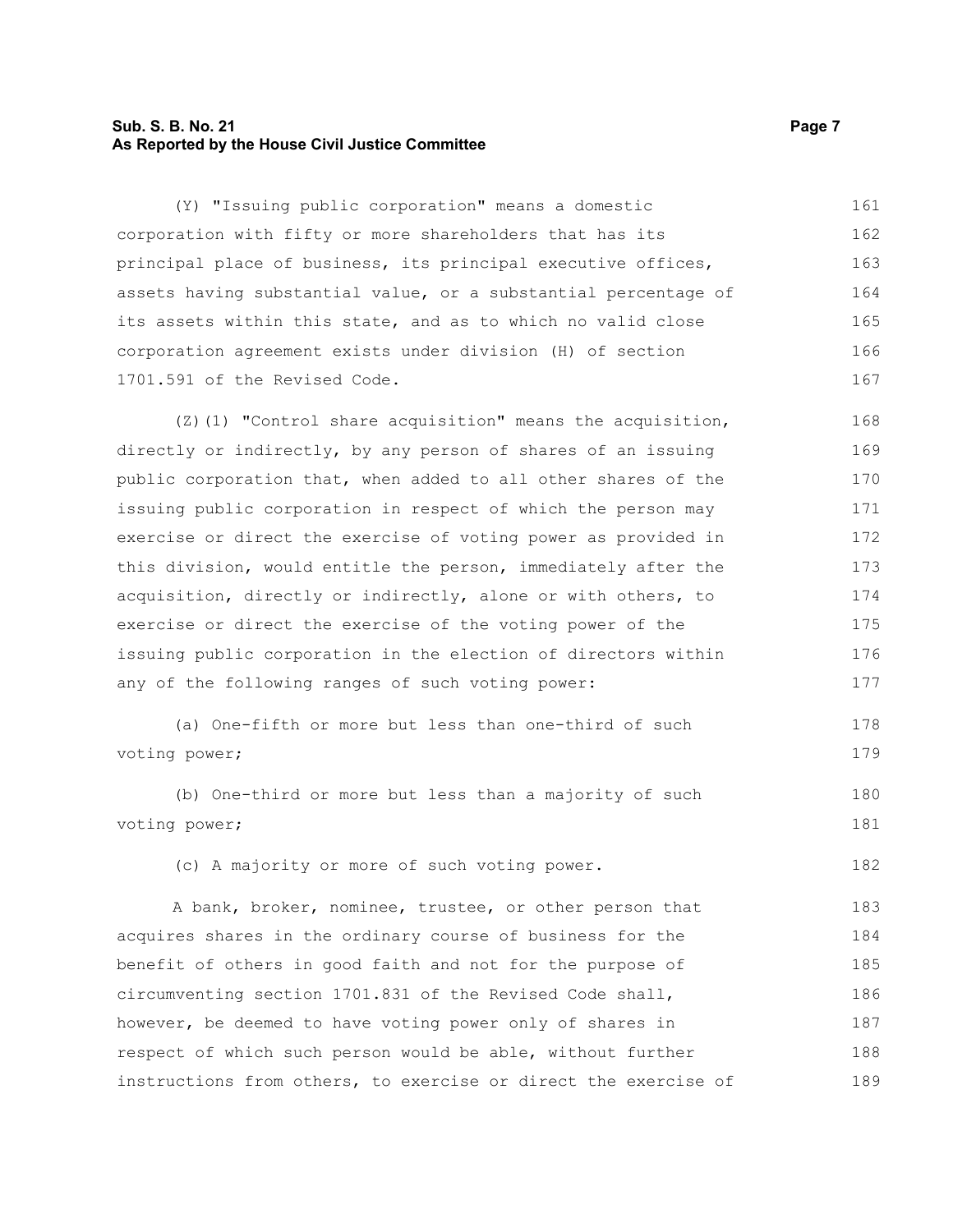#### **Sub. S. B. No. 21 Page 8 As Reported by the House Civil Justice Committee**

votes on a proposed control share acquisition at a meeting of shareholders called under section 1701.831 of the Revised Code. 190 191

(2) The acquisition by any person of any shares of an issuing public corporation does not constitute a control share acquisition for the purpose of section 1701.831 of the Revised Code if the acquisition was or is consummated in, results from, or is the consequence of any of the following circumstances: 192 193 194 195 196

(a) Prior to November 19, 1982;

(b) Pursuant to a contract existing prior to November 19, 1982; 198 199

(c) By bequest or inheritance, by operation of law upon the death of an individual, or by any other transfer without valuable consideration, including a gift, that is made in good faith and not for the purpose of circumventing section 1701.831 of the Revised Code; 200 201 202 203 204

(d) Pursuant to the satisfaction of a pledge or other security interest created in good faith and not for the purpose of circumventing section 1701.831 of the Revised Code;

(e) Pursuant to a merger or consolidation adopted, or a combination or majority share acquisition authorized, by vote of the shareholders of the issuing public corporation in compliance with section 1701.78, 1701.781, 1701.79, 1701.791, or 1701.83 of the Revised Code, or pursuant to a merger adopted in compliance with section 1701.802 of the Revised Code; 208 209 210 211 212 213

(f) The person's being entitled, immediately thereafter, to exercise or direct the exercise of voting power of the issuing public corporation in the election of directors within the same range theretofore attained by that person either in compliance with the provisions of section 1701.831 of the 214 215 216 217 218

197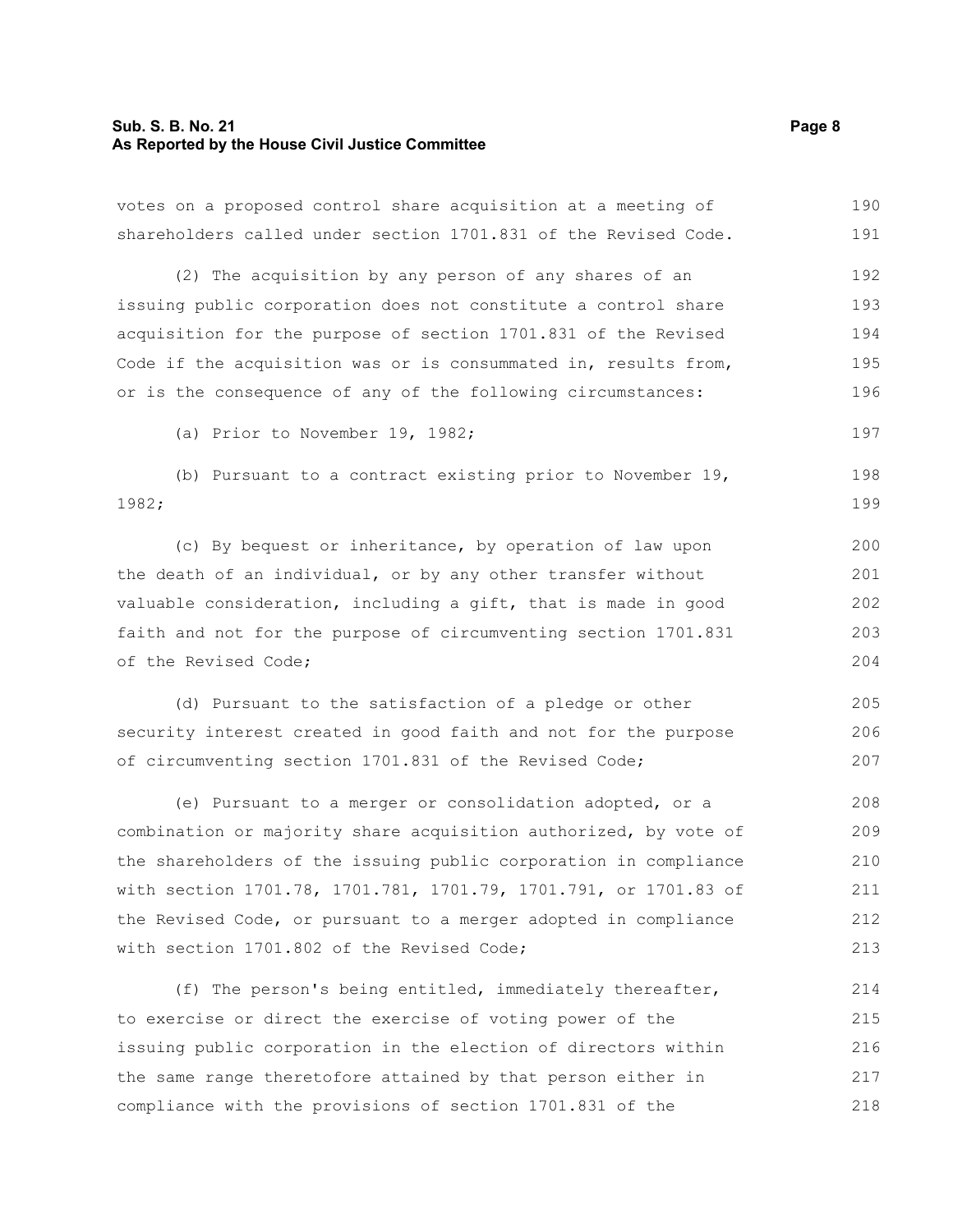#### **Sub. S. B. No. 21 Page 9 As Reported by the House Civil Justice Committee**

| Revised Code or as a result solely of the issuing public |  |  |  |  |  |  | 219 |
|----------------------------------------------------------|--|--|--|--|--|--|-----|
| corporation's purchase of shares issued by it;           |  |  |  |  |  |  | 220 |

(g) The person's being engaged in business as an underwriter of securities who acquires the shares directly from the issuing public corporation or an affiliate or associate of the issuing public corporation through its participation in good faith in a firm commitment underwriting registered under the "Securities Act of 1933," 15 U.S.C. 77a et seq., and not for the purpose of circumventing section 1701.831 of the Revised Code. 221 222 223 224 225 226 227

The acquisition by any person of shares of an issuing public corporation in a manner described under division (Z)(2) of this section shall be deemed a control share acquisition authorized pursuant to section 1701.831 of the Revised Code within the range of voting power under division  $(Z)$  (1)(a), (b), or (c) of this section that such person is entitled to exercise after the acquisition, provided, in the case of an acquisition in a manner described under division (Z)(2)(c) or (d) of this section, the transferor of shares to such person had previously obtained any authorization of shareholders required under section 1701.831 of the Revised Code in connection with the transferor's acquisition of shares of the issuing public corporation. 228 229 230 231 232 233 234 235 236 237 238 239 240

(3) The acquisition of shares of an issuing public corporation in good faith and not for the purpose of circumventing section 1701.831 of the Revised Code from any person whose control share acquisition previously had been authorized by shareholders in compliance with section 1701.831 of the Revised Code, or from any person whose previous acquisition of shares of an issuing public corporation would have constituted a control share acquisition but for division 241 242 243 244 245 246 247 248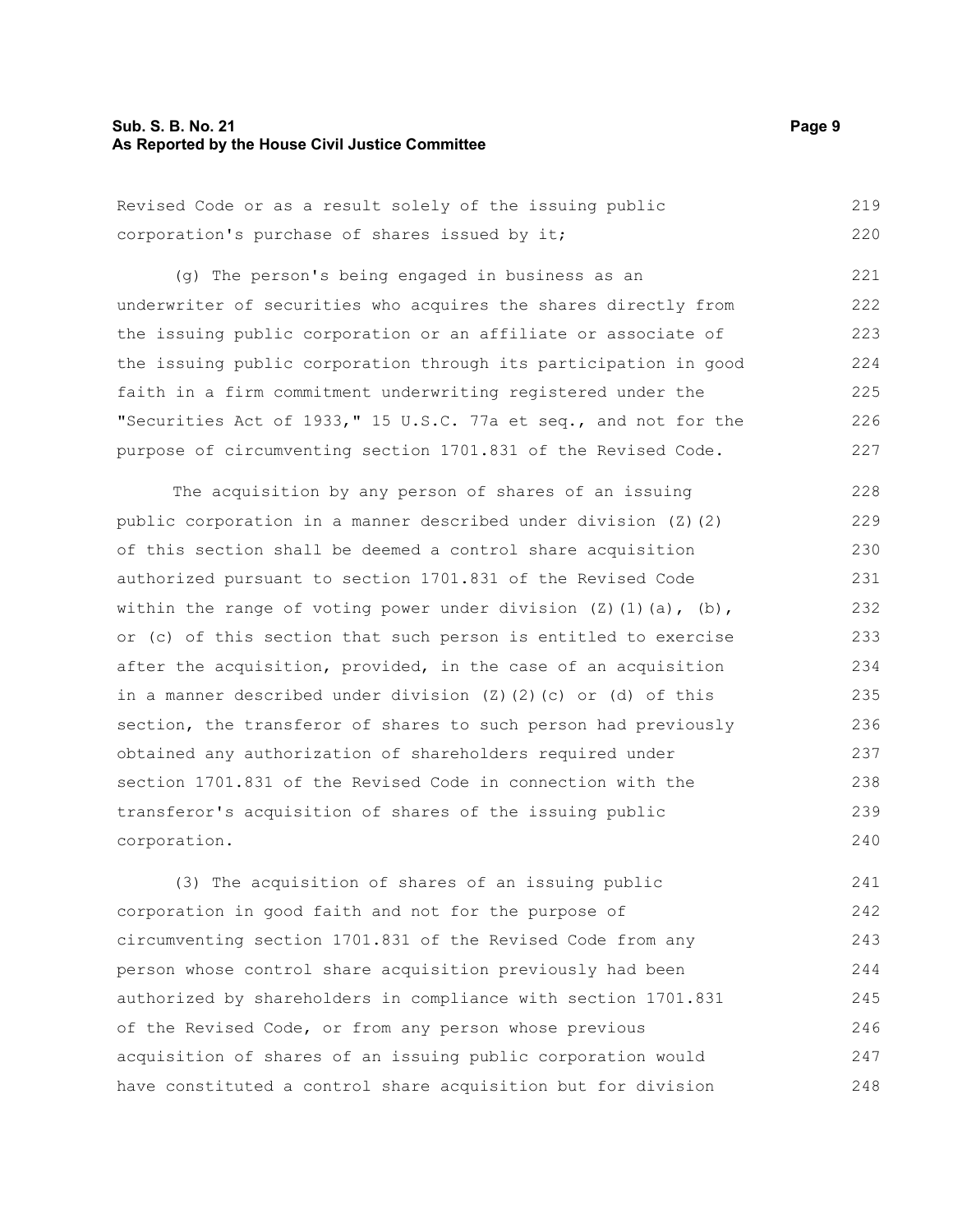#### **Sub. S. B. No. 21 Page 10 As Reported by the House Civil Justice Committee**

(Z)(2) or (3) of this section, does not constitute a control share acquisition for the purpose of section 1701.831 of the Revised Code unless such acquisition entitles the person making the acquisition, directly or indirectly, alone or with others, to exercise or direct the exercise of voting power of the corporation in the election of directors in excess of the range of voting power authorized pursuant to section 1701.831 of the Revised Code, or deemed to be so authorized under division (Z) (2) of this section. 249 250 251 252 253 254 255 256 257

(AA) "Acquiring person" means any person who has delivered an acquiring person statement to an issuing public corporation pursuant to section 1701.831 of the Revised Code. 258 259 260

(BB) "Acquiring person statement" means a written statement that complies with division (B) of section 1701.831 of the Revised Code.

(CC)(1) "Interested shares" means the shares of an issuing public corporation in respect of which any of the following persons may exercise or direct the exercise of the voting power of the corporation in the election of directors:

(a) An acquiring person;

(b) Any officer of the issuing public corporation elected or appointed by the directors of the issuing public corporation; 269 270

(c) Any employee of the issuing public corporation who is also a director of such corporation; 271 272

(d) Any person that acquires such shares for valuable consideration during the period beginning with the date of the first public disclosure of a proposal for, or expression of interest in, a control share acquisition of the issuing public corporation; a transaction pursuant to section 1701.76, 1701.78, 273 274 275 276 277

261 262 263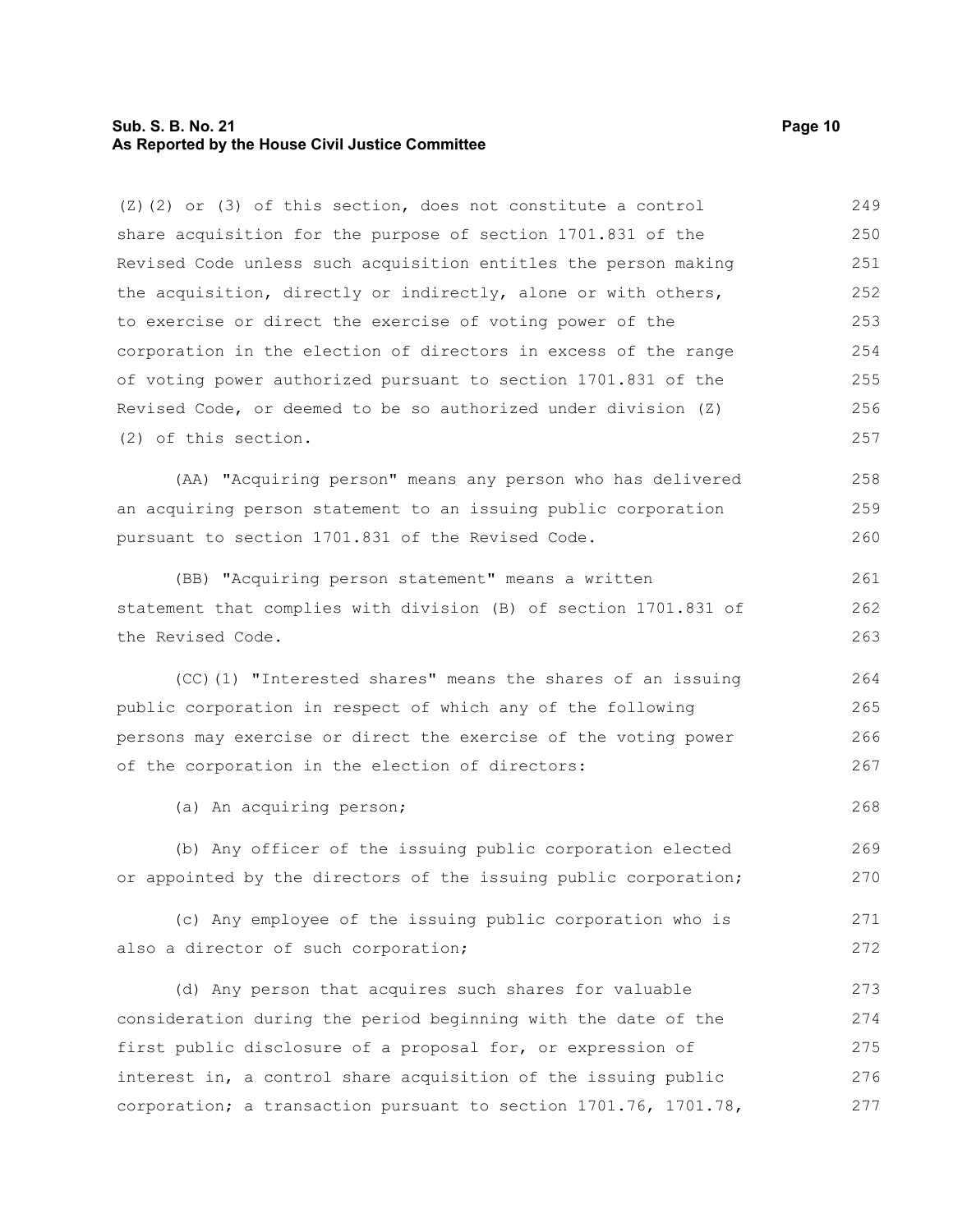#### **Sub. S. B. No. 21 Page 11 As Reported by the House Civil Justice Committee**

1701.781, 1701.79, 1701.791, 1701.83, or 1701.86 of the Revised Code that involves the issuing public corporation or its assets; or any action that would directly or indirectly result in a change in control of the issuing public corporation or its assets, and ending on the record date established by the directors pursuant to section 1701.45 and division (D) of section 1701.831 of the Revised Code, if either of the following applies: 278 279 280 281 282 283 284 285

(i) The aggregate consideration paid or given by the person who acquired the shares, and any other persons acting in concert with the person, for all such shares exceeds two hundred fifty thousand dollars;

(ii) The number of shares acquired by the person who acquired the shares, and any other persons acting in concert with the person, exceeds one-half of one per cent of the outstanding shares of the corporation entitled to vote in the election of directors.

(e) Any person that transfers such shares for valuable consideration after the record date described in division (CC) (1)(d) of this section as to shares so transferred, if accompanied by the voting power in the form of a blank proxy, an agreement to vote as instructed by the transferee, or otherwise. 295 296 297 298 299

(2) If any part of this division is held to be illegal or invalid in application, the illegality or invalidity does not affect any legal and valid application thereof or any other provision or application of this division or section 1701.831 of the Revised Code that can be given effect without the invalid or illegal provision, and the parts and applications of this division are severable. 300 301 302 303 304 305 306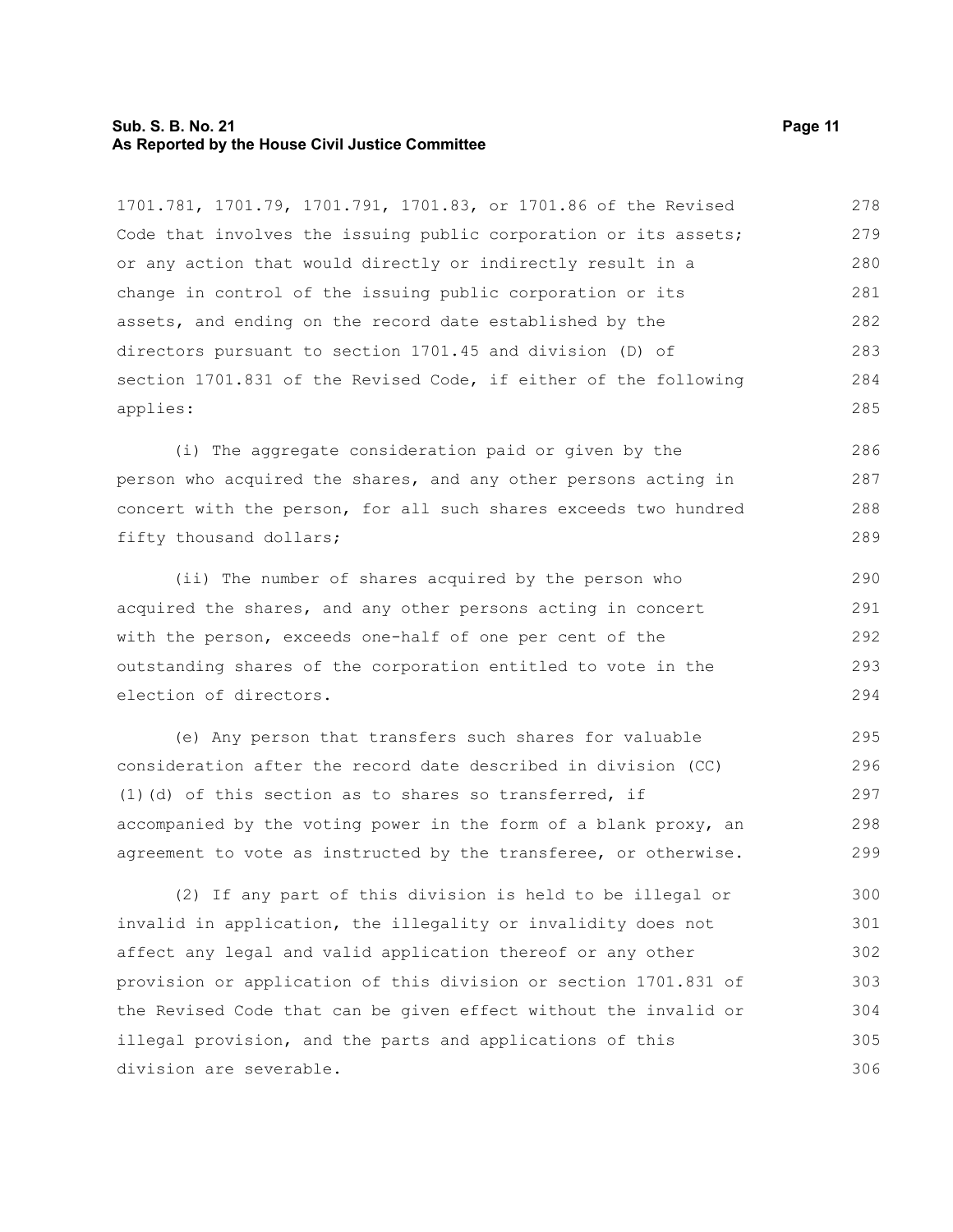| (DD) "Certificated security" and "uncertificated security"       | 307 |
|------------------------------------------------------------------|-----|
| have the same meanings as in section 1308.01 of the Revised      | 308 |
| Code.                                                            | 309 |
| (EE) "Entity" means any of the following:                        | 310 |
| (1) A for profit corporation existing under the laws of          | 311 |
| this state or any other state;                                   | 312 |
| (2) Any of the following organizations existing under the        | 313 |
| laws of this state, the United States, or any other state:       | 314 |
| (a) A business trust or association;                             | 315 |
| (b) A real estate investment trust;                              | 316 |
| (c) A common law trust;                                          | 317 |
| (d) An unincorporated business or for profit organization,       | 318 |
| including a general or limited partnership;                      | 319 |
| (e) A limited liability company;                                 | 320 |
| (f) A nonprofit corporation.                                     | 321 |
| (FF) "Benefit corporation" means a corporation that sets         | 322 |
| forth in its articles of incorporation one or more beneficial    | 323 |
| purposes among the purposes for which the corporation is formed. | 324 |
| (GG) "Beneficial purpose" means seeking to have a bona           | 325 |
| fide positive effect or to reduce one or more bona fide negative | 326 |
| effects of an artistic, charitable, cultural, economic,          | 327 |
| educational, environmental, literary, medical, religious,        | 328 |
| scientific, or technological nature for the benefit of persons,  | 329 |
| entities, communities, or interests other than shareholders in   | 330 |
| their capacity as shareholders.                                  | 331 |
| Sec. 1701.03. (A) $(1)$ A corporation may be formed under        | 332 |
| this chapter for any purpose or combination of purposes for      | 333 |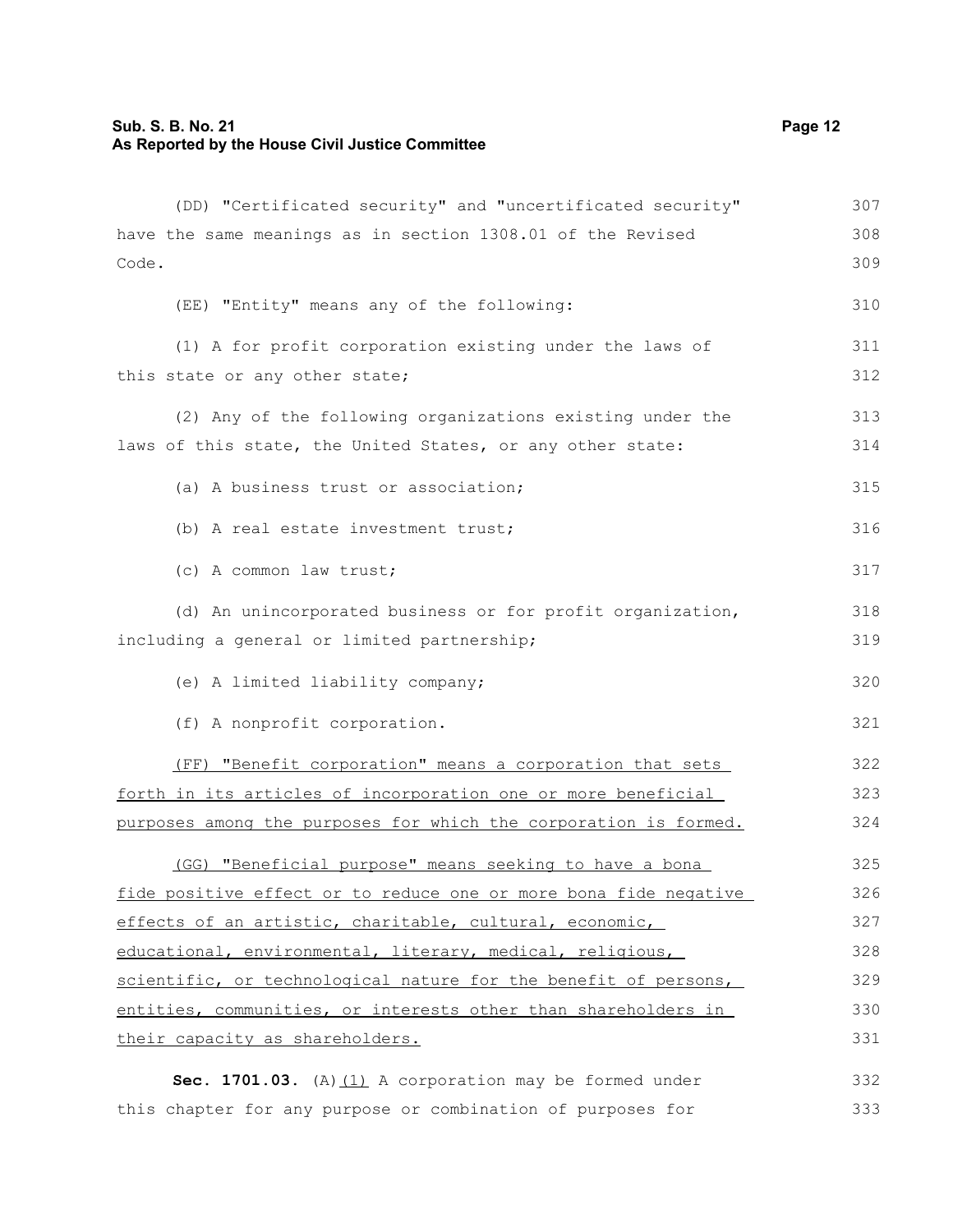#### **Sub. S. B. No. 21 Page 13 As Reported by the House Civil Justice Committee**

which individuals lawfully may associate themselves, except that, if the Revised Code contains special provisions pertaining to the formation of any designated type of corporation other than a professional association, as defined in section 1785.01 of the Revised Code, a corporation of that type shall be formed in accordance with the special provisions. 334 335 336 337 338 339

| (2) The purpose for which a corporation is formed may       | 340 |
|-------------------------------------------------------------|-----|
| include a beneficial purpose. Except to the extent that the | 341 |
| articles otherwise provide, both of the following apply:    | 342 |

(a) Having a beneficial purpose does not prevent a corporation from seeking any of the other purposes for which the corporation is formed, including operation of the corporation for pecuniary gain or profit and distribution of net earnings. 343 344 345 346

(b) No particular purpose of a corporation has priority over any other purpose of the corporation.

(3) A corporation that does not have a beneficial purpose is not required to operate exclusively for profit or distribution of net earnings of the corporation in all instances. 349 350 351 352

(4) To be effective, a beneficial purpose shall be expressly provided in the articles. A statement of purpose in the articles that includes any purpose or combination of purposes for which individuals lawfully may associate themselves, without the express provision of a beneficial purpose, does not establish a beneficial purpose as a purpose of the corporation. 353 354 355 356 357 358 359

(5) A corporation that meets both of the following shall not amend its articles of incorporation to include a beneficial purpose: 360 361 362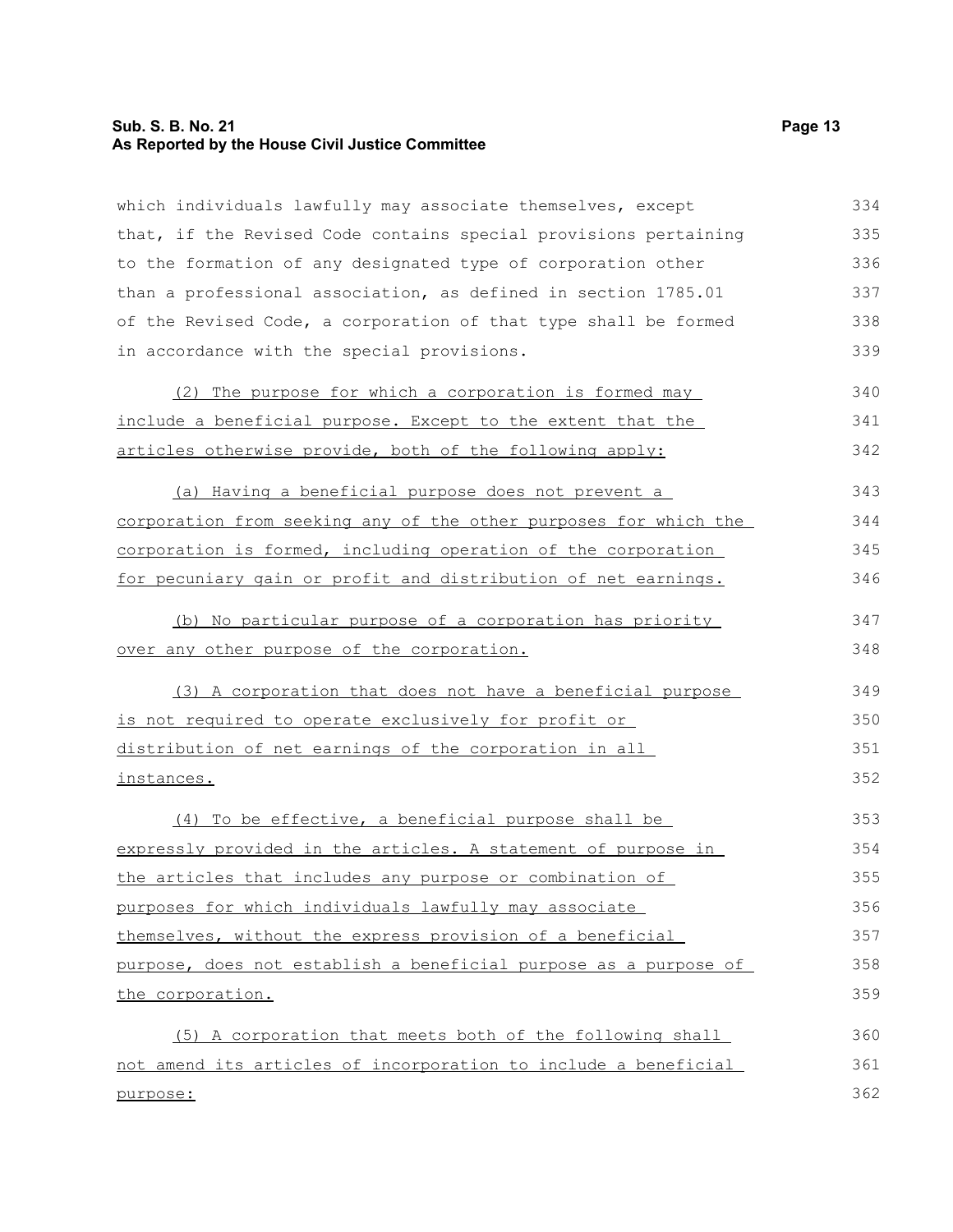## **Sub. S. B. No. 21 Page 14 As Reported by the House Civil Justice Committee**

| (a) The corporation has issued and has outstanding shares        | 363 |
|------------------------------------------------------------------|-----|
| listed on a national securities exchange or regularly quoted in  | 364 |
| an over-the-counter market by one or more members of a national  | 365 |
| or affiliated securities association.                            | 366 |
| (b) The initial articles of the corporation did not              | 367 |
| include a beneficial purpose.                                    | 368 |
| (B) On and after July 1, 1994, a corporation may be formed       | 369 |
| under this chapter for the purpose of carrying on the practice   | 370 |
| of any profession, including, but not limited to, a corporation  | 371 |
| for the purpose of providing public accounting or certified      | 372 |
| public accounting services, a corporation for the erection,      | 373 |
| owning, and conducting of a sanitarium for receiving and caring  | 374 |
| for patients, medical and hygienic treatment of patients, and    | 375 |
| instruction of nurses in the treatment of disease and in         | 376 |
| hygiene, a corporation for the purpose of providing              | 377 |
| architectural, landscape architectural, professional             | 378 |
| engineering, or surveying services or any combination of those   | 379 |
| types of services, and a corporation for the purpose of          | 380 |
| providing a combination of the professional services, as defined | 381 |
| in section 1785.01 of the Revised Code, of optometrists          | 382 |
| authorized under Chapter 4725. of the Revised Code,              | 383 |
| chiropractors authorized under Chapter 4734. of the Revised Code | 384 |
| to practice chiropractic or acupuncture, psychologists           | 385 |
| authorized under Chapter 4732. of the Revised Code, registered   | 386 |
| or licensed practical nurses authorized under Chapter 4723. of   | 387 |
| the Revised Code, pharmacists authorized under Chapter 4729. of  | 388 |
| the Revised Code, physical therapists authorized under sections  | 389 |
| 4755.40 to 4755.56 of the Revised Code, occupational therapists  | 390 |
| authorized under sections 4755.04 to 4755.13 of the Revised      | 391 |
| Code, mechanotherapists authorized under section 4731.151 of the | 392 |
| Revised Code, doctors of medicine and surgery, osteopathic       | 393 |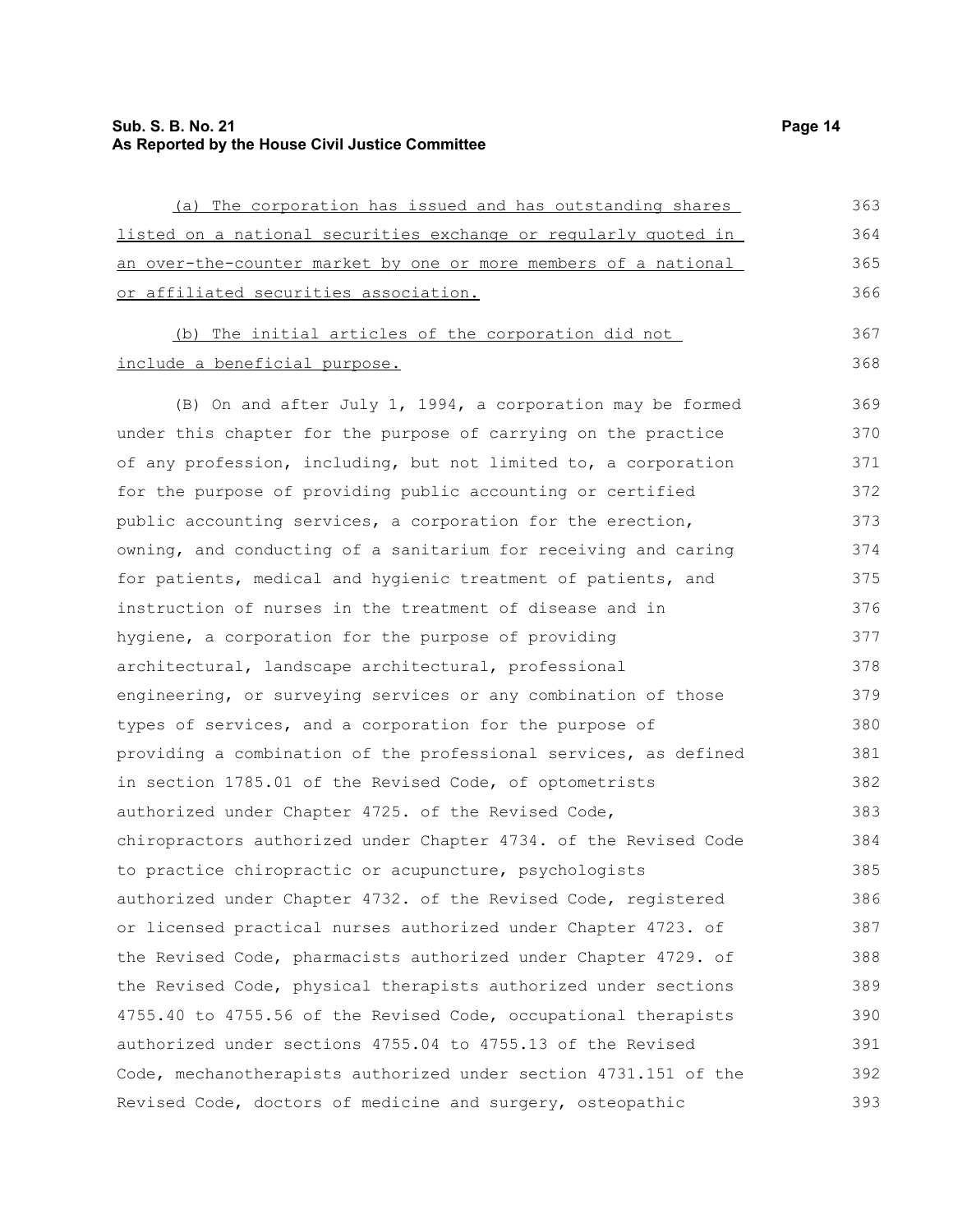#### **Sub. S. B. No. 21 Page 15 As Reported by the House Civil Justice Committee**

medicine and surgery, or podiatric medicine and surgery authorized under Chapter 4731. of the Revised Code, and licensed professional clinical counselors, licensed professional counselors, independent social workers, social workers, independent marriage and family therapists, or marriage and family therapists authorized under Chapter 4757. of the Revised Code. 394 395 396 397 398 399 400

This chapter does not restrict, limit, or otherwise affect the authority or responsibilities of any agency, board, commission, department, office, or other entity to license, register, and otherwise regulate the professional conduct of individuals or organizations of any kind rendering professional services, as defined in section 1785.01 of the Revised Code, in this state or to regulate the practice of any profession that is within the jurisdiction of the agency, board, commission, department, office, or other entity, notwithstanding that an individual is a director, officer, employee, or other agent of a corporation formed under this chapter and is rendering professional services or engaging in the practice of a profession through a corporation formed under this chapter or that the organization is a corporation formed under this chapter. 401 402 403 404 405 406 407 408 409 410 411 412 413 414 415

(C) Nothing in division (A) or (B) of this section precludes the organization of a professional association in accordance with this chapter and Chapter 1785. of the Revised Code or the formation of a limited liability company under Chapter 1705. of the Revised Code with respect to a business, as defined in section 1705.01 of the Revised Code. 416 417 418 419 420 421

(D) No corporation formed for the purpose of providing a combination of the professional services, as defined in section 422 423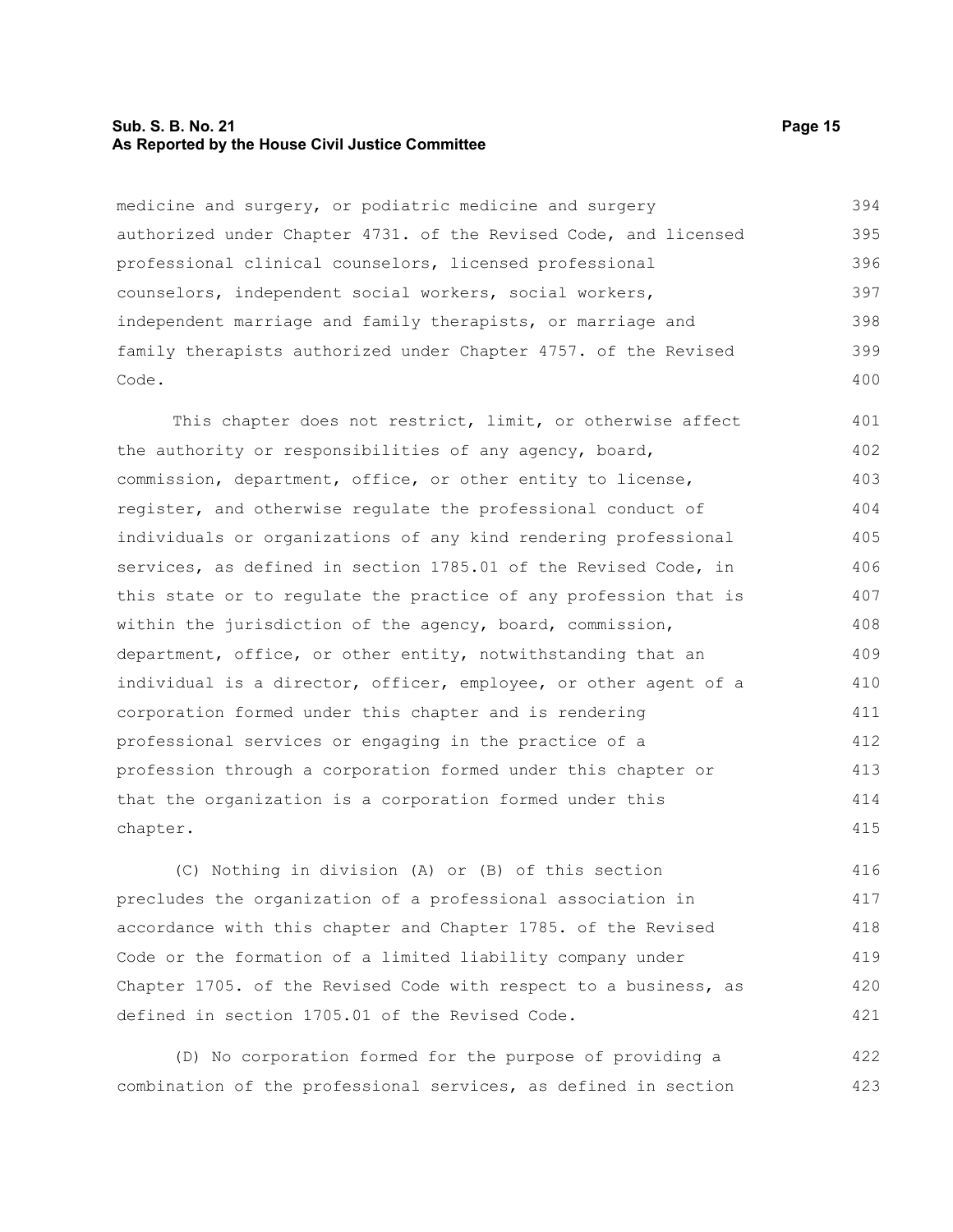#### **Sub. S. B. No. 21 Page 16 As Reported by the House Civil Justice Committee**

1785.01 of the Revised Code, of optometrists authorized under Chapter 4725. of the Revised Code, chiropractors authorized under Chapter 4734. of the Revised Code to practice chiropractic or acupuncture, psychologists authorized under Chapter 4732. of the Revised Code, registered or licensed practical nurses authorized under Chapter 4723. of the Revised Code, pharmacists authorized under Chapter 4729. of the Revised Code, physical

therapists authorized under sections 4755.40 to 4755.56 of the Revised Code, occupational therapists authorized under sections 4755.04 to 4755.13 of the Revised Code, mechanotherapists authorized under section 4731.151 of the Revised Code, doctors of medicine and surgery, osteopathic medicine and surgery, or podiatric medicine and surgery authorized under Chapter 4731. of the Revised Code, and licensed professional clinical counselors, licensed professional counselors, independent social workers, social workers, independent marriage and family therapists, or marriage and family therapists authorized under Chapter 4757. of the Revised Code shall control the professional clinical judgment exercised within accepted and prevailing standards of practice of a licensed, certificated, or otherwise legally authorized optometrist, chiropractor, chiropractor practicing acupuncture through the state chiropractic board, psychologist, nurse, pharmacist, physical therapist, occupational therapist, mechanotherapist, doctor of medicine and surgery, osteopathic medicine and surgery, or podiatric medicine and surgery, licensed professional clinical counselor, licensed professional counselor, independent social worker, social worker, independent marriage and family therapist, or marriage and family therapist in rendering care, treatment, or professional advice to an individual patient. 431 432 433 434 435 436 437 438 439 440 441 442 443 444 445 446 447 448 449 450 451 452 453

This division does not prevent a hospital, as defined in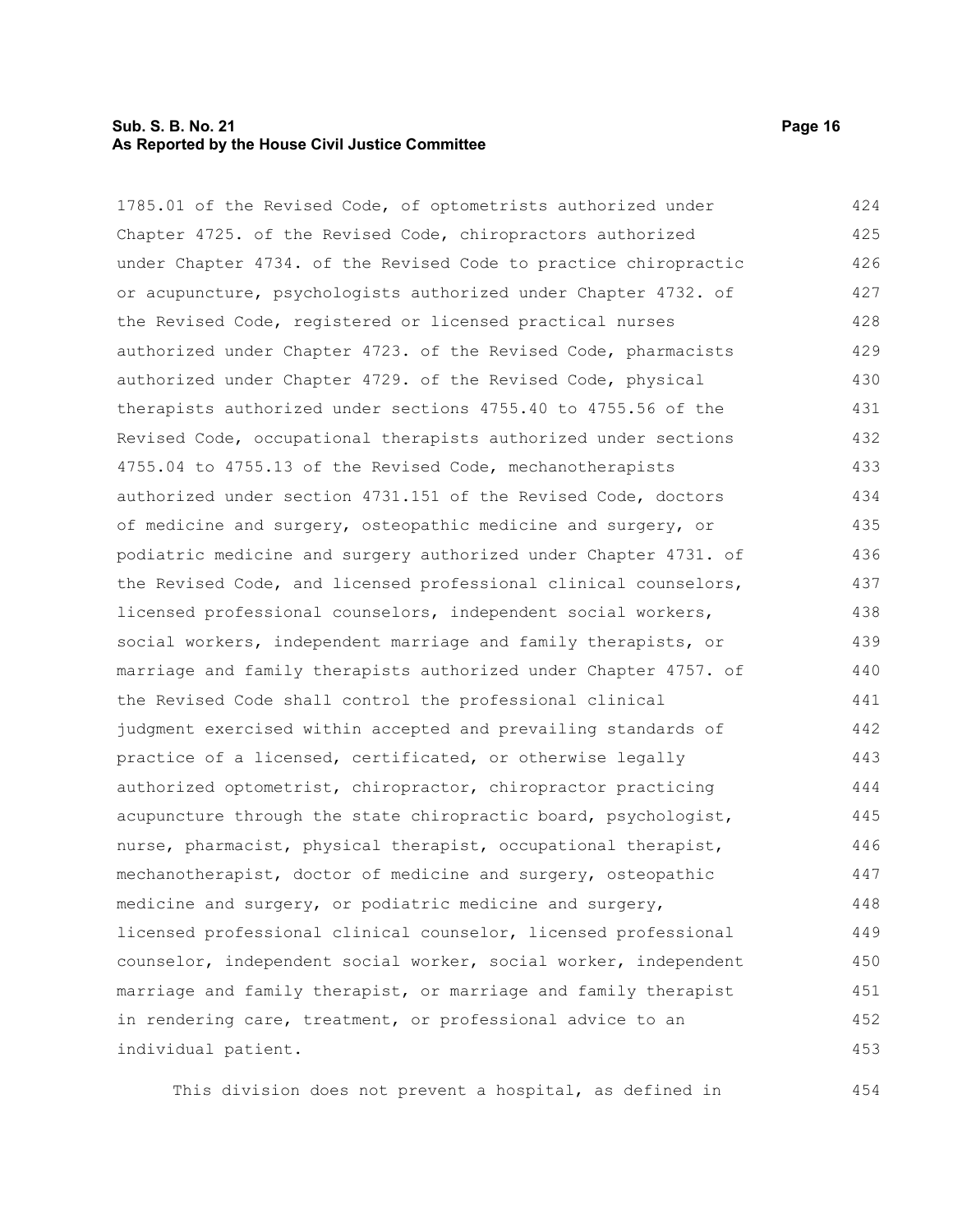#### **Sub. S. B. No. 21 Page 17 As Reported by the House Civil Justice Committee**

section 3727.01 of the Revised Code, insurer, as defined in section 3999.36 of the Revised Code, or intermediary organization, as defined in section 1751.01 of the Revised Code, from entering into a contract with a corporation described in this division that includes a provision requiring utilization review, quality assurance, peer review, or other performance or quality standards. Those activities shall not be construed as controlling the professional clinical judgment of an individual practitioner listed in this division. 455 456 457 458 459 460 461 462 463

**Sec. 1701.04.** (A) Any person, singly or jointly with others, and without regard to residence, domicile, or state of incorporation, may form a corporation by signing and filing with the secretary of state articles of incorporation that shall set forth all of the following: 464 465 466 467 468

(1) The name of the corporation, which shall be in compliance with division (A) of section 1701.05 of the Revised Code; 469 470 471

(2) The place in this state where the principal office of the corporation is to be located; 472 473

(3) The authorized number and the par value per share of shares with par value, and the authorized number of shares without par value, except that the articles of a banking, safe deposit, trust, or insurance corporation shall not authorize shares without par value; the express terms, if any, of the shares; and, if the shares are classified, the designation of each class, the authorized number and par value per share, if any, of the shares of each class, and the express terms of the shares of each class; 474 475 476 477 478 479 480 481 482

(4) If the corporation is to have an initial stated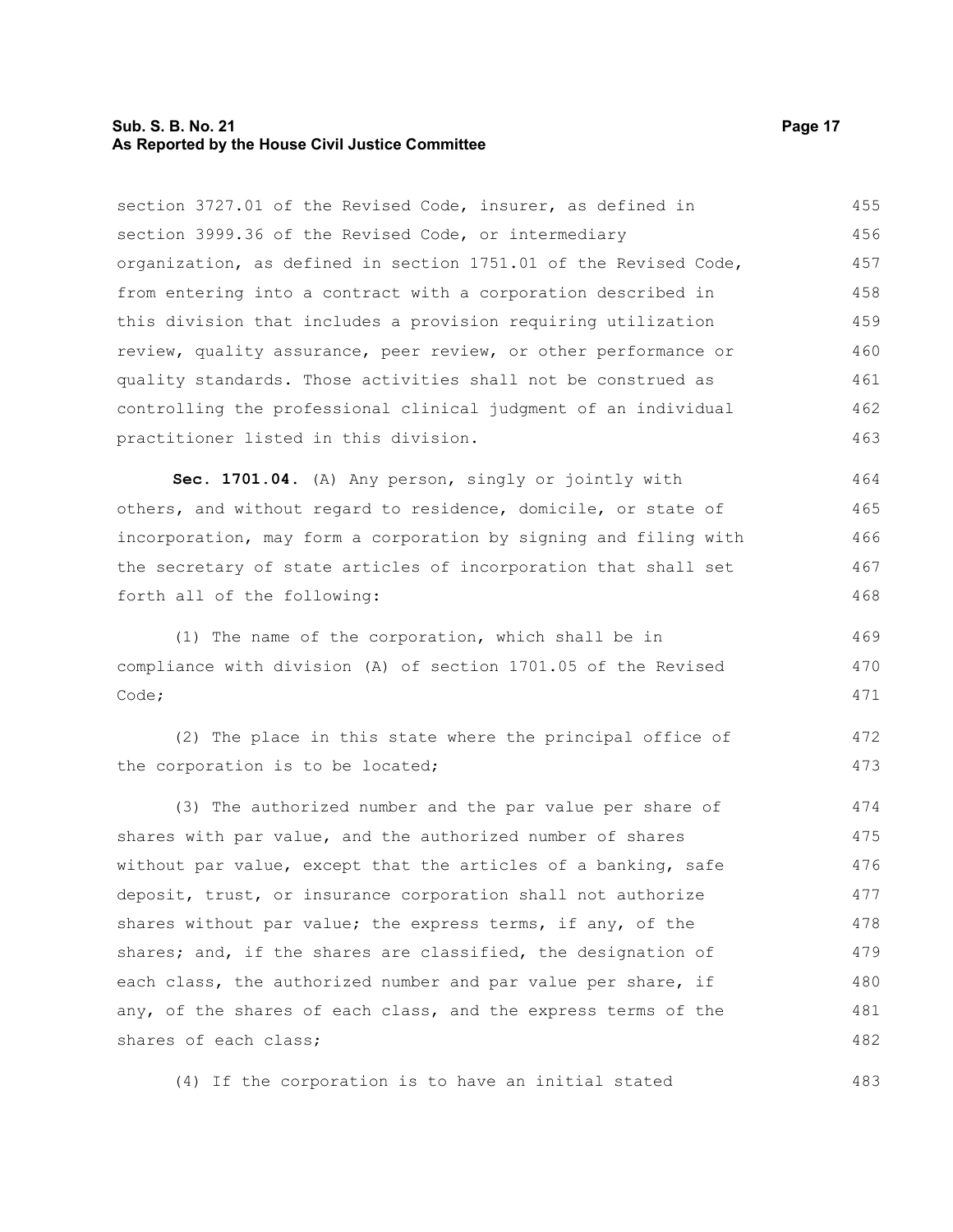| capital, the amount of that stated capital.<br>484<br>(B) The articles also may set forth any of the following: | 485 |
|-----------------------------------------------------------------------------------------------------------------|-----|
|                                                                                                                 |     |
|                                                                                                                 |     |
| (1) The names of the individuals who are to serve as<br>486                                                     |     |
| initial directors;<br>487                                                                                       |     |
| (2) The purpose or purposes for which the corporation is<br>488                                                 |     |
| formed, but in the absence of a statement of the purpose or<br>489                                              |     |
| purposes or except as expressly set forth in such statement, the<br>490                                         |     |
| purpose for which any corporation is formed is to engage in any<br>491                                          |     |
| lawful act or activity for which a corporation may be formed<br>492                                             |     |
| under this chapter, and all lawful acts and activities of the<br>493                                            |     |
| corporation are within the purposes of the corporation;<br>494                                                  |     |
| (3) Any priority or other method for balancing the<br>495                                                       |     |
| 496<br>purposes for which the corporation is formed;                                                            |     |
|                                                                                                                 |     |
| (4) Any lawful provision for the purpose of defining,<br>497                                                    |     |
| limiting, or regulating the exercise of the authority of the<br>498                                             |     |
| corporation, the incorporators, the directors, the officers, the<br>499                                         |     |
| shareholders, or the holders of any class of shares;<br>500                                                     |     |
| $\frac{(4)-(5)}{4}$ Any provision that may be set forth in the<br>501                                           |     |
| regulations;<br>502                                                                                             |     |
| 503<br>(6) A provision specifying the period of existence of                                                    |     |
| the corporation if it is to be otherwise than perpetual;<br>504                                                 |     |
|                                                                                                                 |     |
| $(6)$ (7) A provision eliminating the right of every<br>505                                                     |     |
| shareholder to vote cumulatively in the election of directors;<br>506                                           |     |
| $(7)$ (8) Any additional provision permitted by this<br>507                                                     |     |
| 508<br>chapter.                                                                                                 |     |
| (C) A written appointment of a statutory agent for the<br>509                                                   |     |

purposes set forth in section 1701.07 of the Revised Code shall 510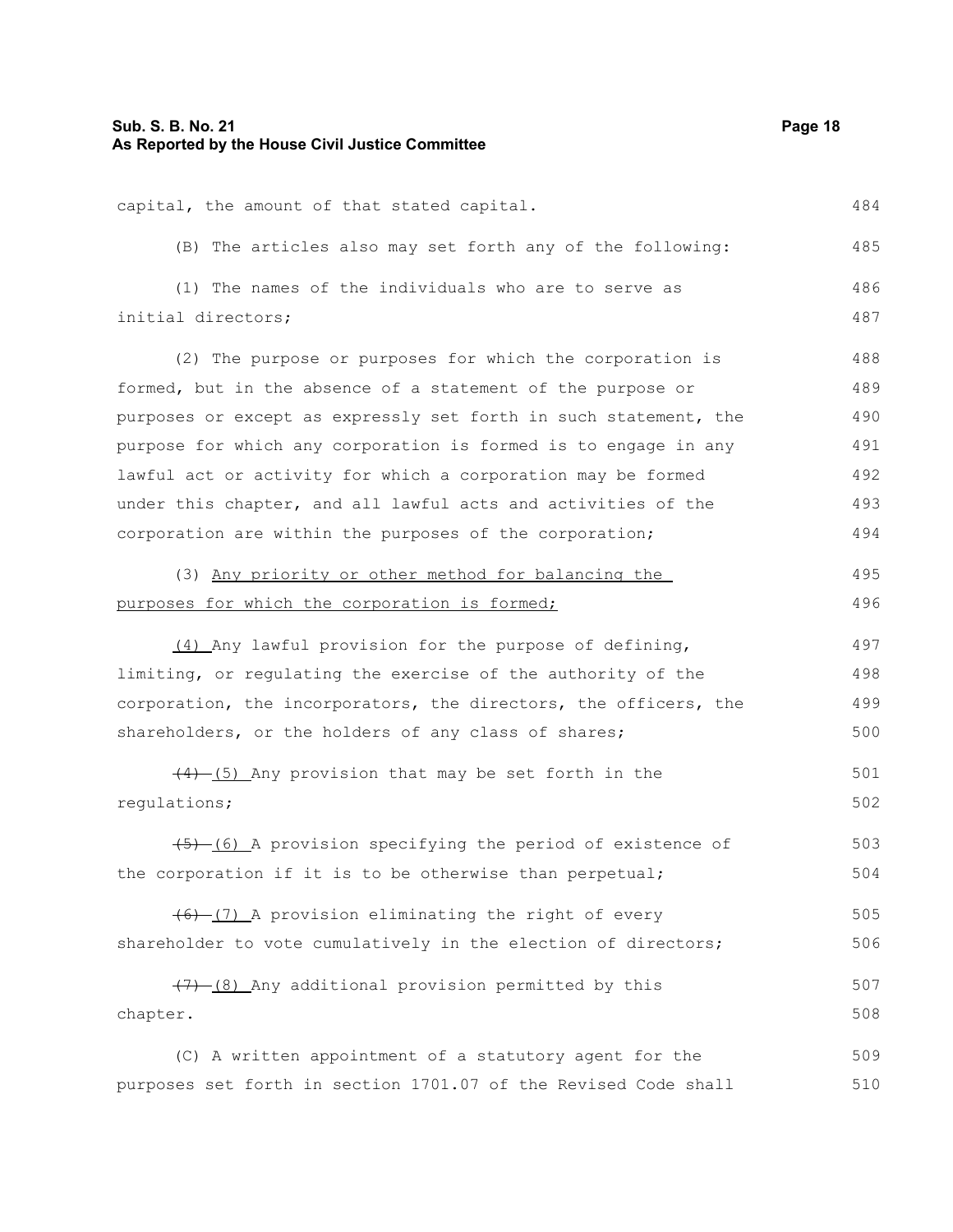#### **Sub. S. B. No. 21 Page 19 As Reported by the House Civil Justice Committee**

be filed with the articles, unless the corporation belongs to one of the classes mentioned in division (O) of that section. 511 512

(D) The legal existence of the corporation begins upon the filing of the articles or on a later date specified in the articles that is not more than ninety days after filing, and, unless the articles otherwise provide, its period of existence shall be perpetual. 513 514 515 516 517

**Sec. 1701.05.** (A) Except as provided in this section, and in sections 1701.75, 1701.78, and 1701.82 of the Revised Code, which sections relate to the reorganization, merger, and consolidation of corporations, the corporate name of a domestic corporation shall comply with all of the following: 518 519 520 521 522

(1) It shall end with or include the word or abbreviation "company," "co.," "corporation," "corp.," "incorporated," or "inc." 523 524 525

(2) It shall not include the word "benefit" or "b-" in its name as a prefix to "company," "co.," "corporation," "corp," "incorporated," or "inc.," unless the corporation is a benefit corporation or had a name that included such combination of words prior to the effective date of this amendment. 526 527 528 529 530

(3) It shall be distinguishable upon the records in the office of the secretary of state from all of the following: 531 532

(a) The name of any other corporation, whether nonprofit or for profit and whether that of a domestic or of a foreign corporation authorized to do business in this state; 533 534 535

(b) The name of any limited liability company registered in the office of the secretary of state pursuant to Chapter 1705. of the Revised Code, whether domestic or foreign; 536 537 538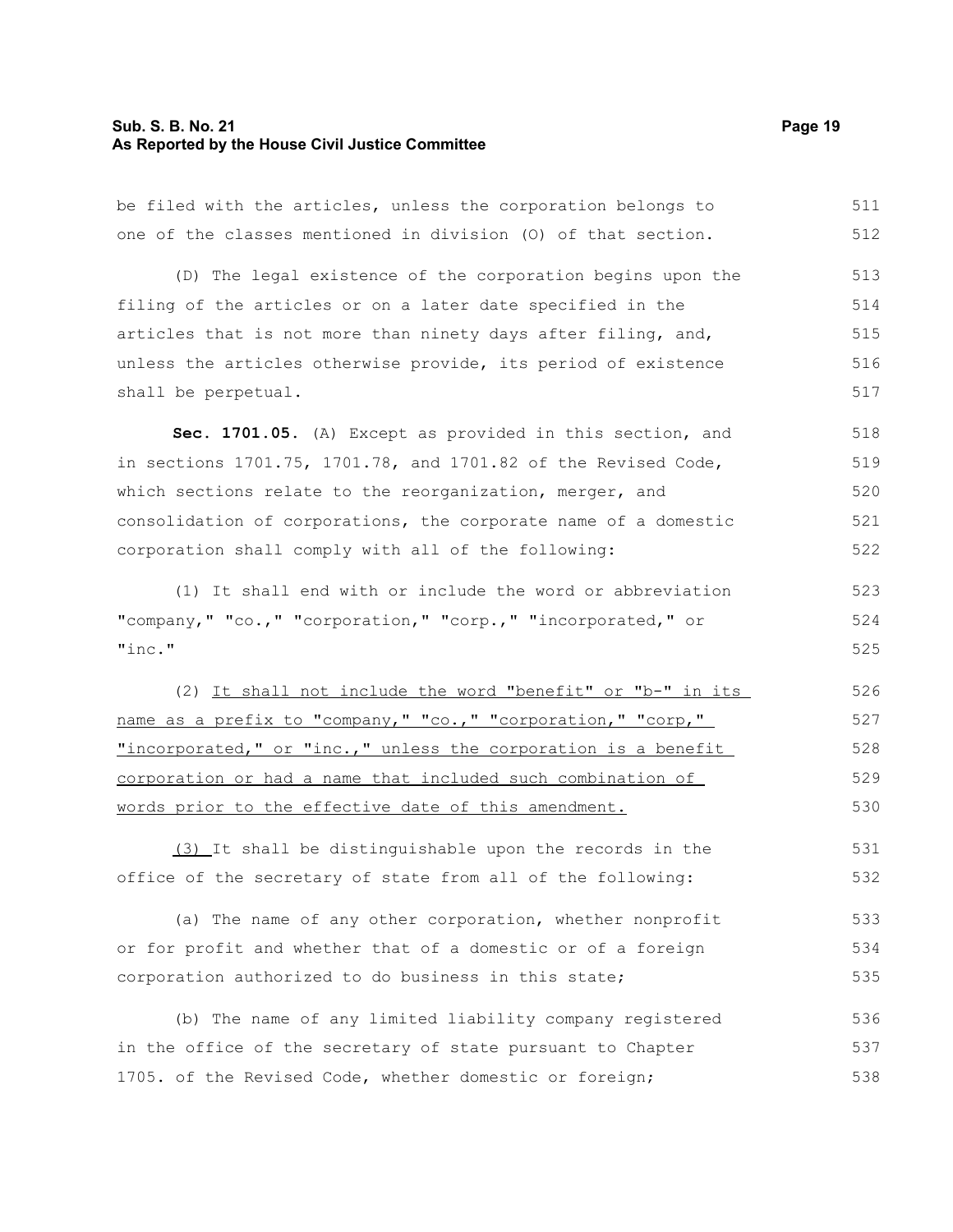#### **Sub. S. B. No. 21 Page 20 As Reported by the House Civil Justice Committee**

(c) The name of any limited liability partnership registered in the office of the secretary of state pursuant to Chapter 1775. or 1776. of the Revised Code, whether domestic or foreign; 539 540 541 542

(d) The name of any limited partnership registered in the office of the secretary of state pursuant to Chapter 1782. of the Revised Code, whether domestic or foreign; 543 544 545

(e) Any trade name the exclusive right to which is at the time in question registered in the office of the secretary of state pursuant to Chapter 1329. of the Revised Code. 546 547 548

 $(3)$  (4) It shall not contain any language that indicates or implies that the corporation is connected with a government agency of this state, another state, or the United States. 549 550 551

(B) The secretary of state shall determine for purposes of this section whether a name is "distinguishable" from another name upon the secretary of state's records. Without excluding other names that may not constitute distinguishable names in this state, a name is not considered distinguishable from another name for purposes of this section solely because it differs from the other name in only one or more of the following manners: 552 553 554 555 556 557 558 559

(1) The use of the word "corporation," "company," "incorporated," "limited," or any abbreviation of any of those words; 560 561 562

(2) The use of any article, conjunction, contraction, abbreviation, or punctuation; 563 564

(3) The use of a different tense or number of the same word. 565 566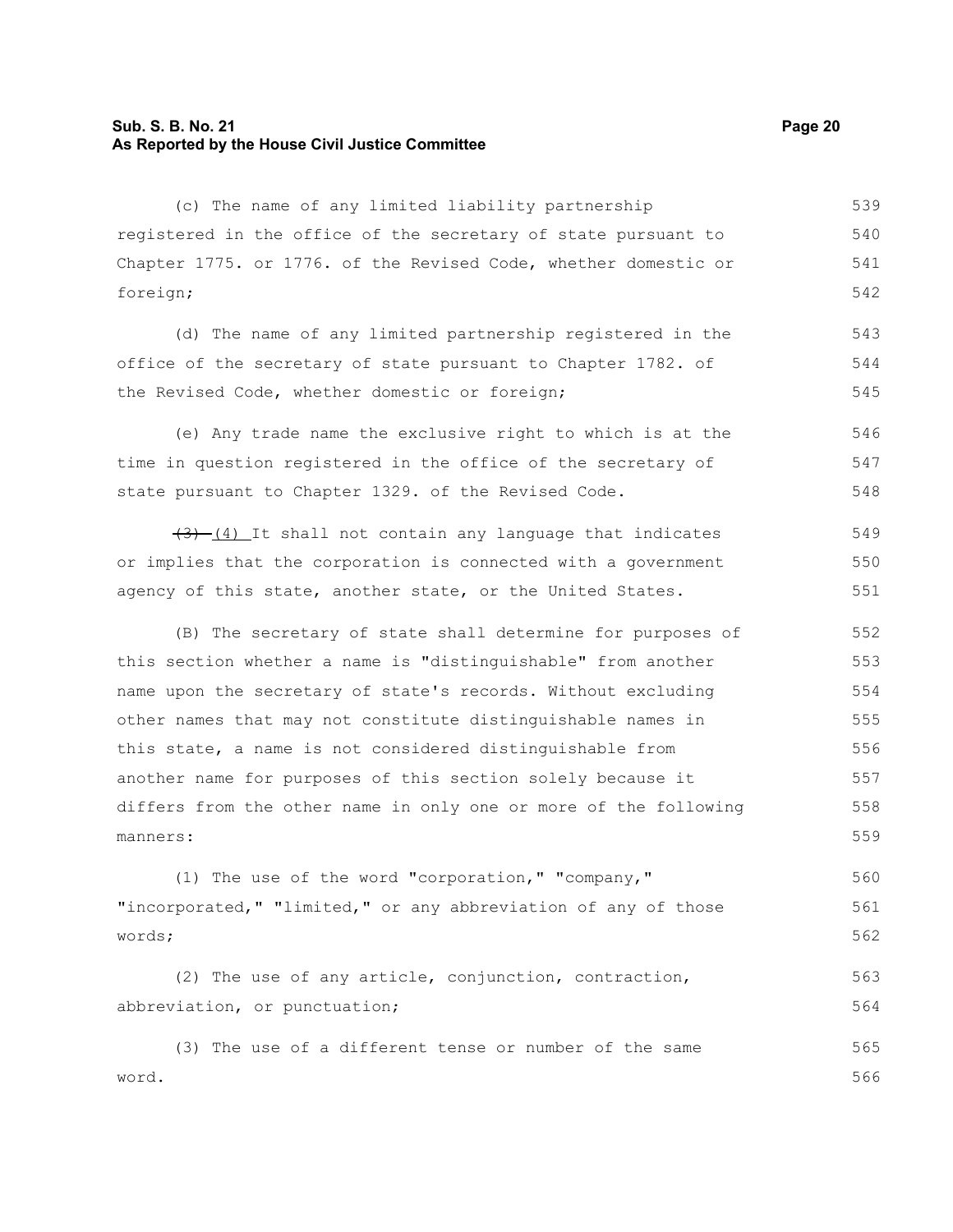#### **Sub. S. B. No. 21 Page 21 As Reported by the House Civil Justice Committee**

(C) A corporation may apply to the secretary of state for authorization to use a name that is not distinguishable upon the secretary of state's records from the name of any other corporation, limited liability company, limited liability partnership, or limited partnership, or from a registered trade name, if there also is filed in the office of the secretary of state, on a form prescribed by the secretary of state, the consent of the other entity or, in the case of a registered trade name, the person in whose name is registered the exclusive right to use the name, which consent is evidenced in a writing signed by any authorized officer or any authorized representative of the other entity or person. 567 568 569 570 571 572 573 574 575 576 577 578

(D) In case of judicial sale or judicial transfer, by sale or transfer of good will or otherwise, of the right to use the name of a corporation, whether nonprofit or for profit, and whether that of a domestic corporation or of a foreign corporation authorized to exercise its corporate privileges in this state or to do business in this state, the secretary of state, at the instance of the purchaser or transferee of such right, shall accept for filing articles of a corporation with a name the same as or similar to the name of such other corporation, if there also is filed in the office of the secretary of state a certified copy of the decree or order of court confirming or otherwise evidencing the purchase or transfer. 579 580 581 582 583 584 585 586 587 588 589 590 591

(E) Any person who wishes to reserve a name for a proposed new corporation, or any corporation intending to change its name, may submit to the secretary of state a written application, on a form prescribed by the secretary of state, for the exclusive right to use a specified name as the name of a corporation. If the secretary of state finds that, under this 592 593 594 595 596 597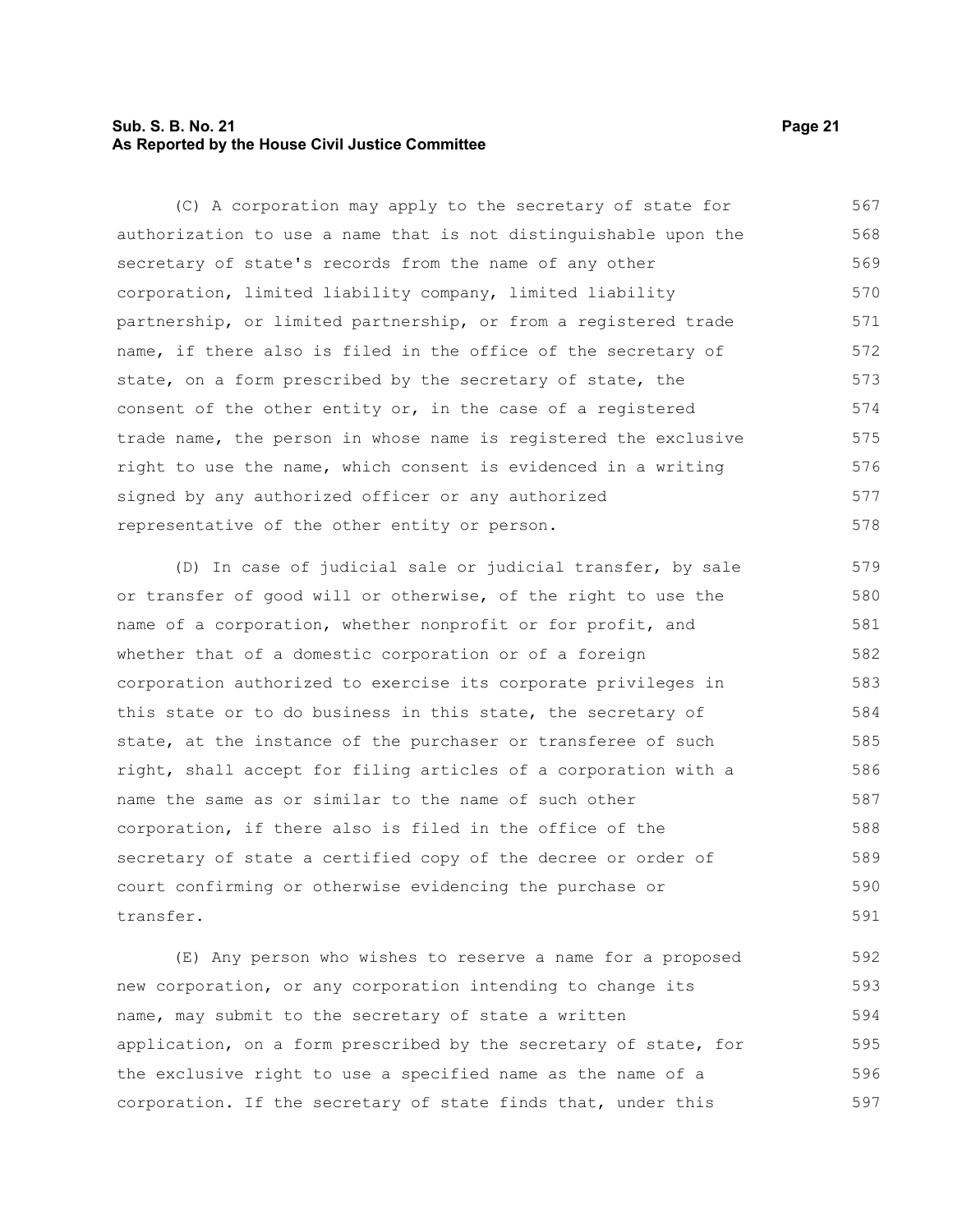#### **Sub. S. B. No. 21 Page 22 As Reported by the House Civil Justice Committee**

section, the specified name is available for such use, the secretary of state shall file the application and, from the date of the filing, the applicant shall have the exclusive right for one hundred eighty days to use the specified name as the name of a corporation, counting the date of such filing as the first of one hundred eighty days. The right so obtained may be transferred by the applicant or other holder thereof by the filing in the office of the secretary of state of a written transfer, on a form prescribed by the secretary of state, stating the name and address of the transferee. 598 599 600 601 602 603 604 605 606 607

**Sec. 1701.38.** (A) At the annual meeting of shareholders, or the meeting held in lieu of it, every corporation, except a banking corporation, shall lay before the shareholders financial statements, which may be consolidated, and, as applicable, written statements or reports, consisting of: 608 609 610 611 612

(1) A balance sheet containing a summary of the assets, liabilities, stated capital, if any, and surplus (showing separately any capital surplus arising from unrealized appreciation of assets, other capital surplus, and earned surplus) as of the end of the corporation's most recent fiscal year, except that, if consolidated financial statements are laid before the shareholders, the consolidated balance sheet shall show separately or disclose by a note the amount of consolidated surplus that does not constitute under the Revised Code earned surplus of the corporation or any of its subsidiaries and that is not classified as stated capital or capital surplus on the consolidated balance sheet; 613 614 615 616 617 618 619 620 621 622 623 624

(2) A statement of profit and loss and surplus, including a summary of profits, dividends or distributions paid, and other changes in the surplus accounts, for the period commencing with 625 626 627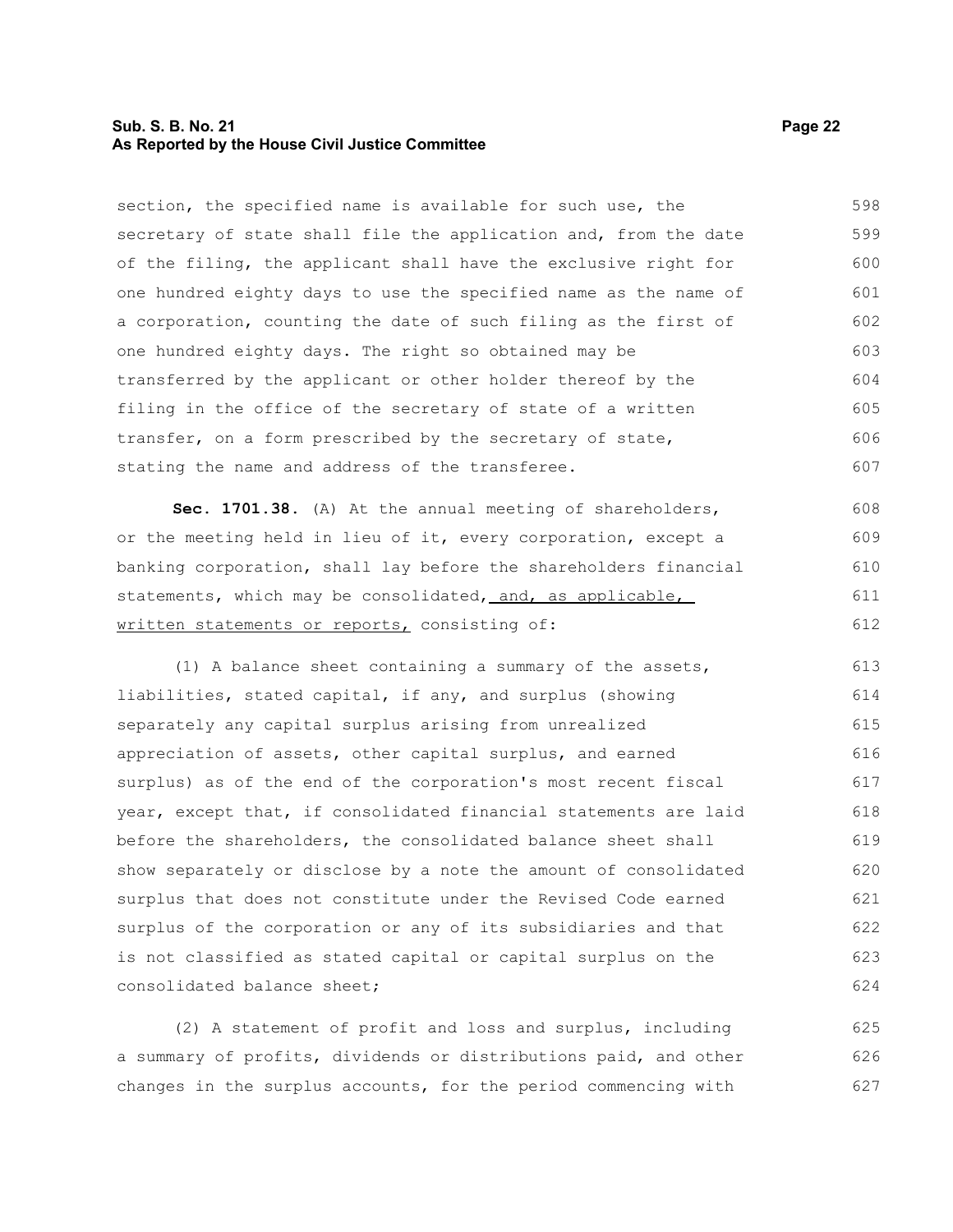#### **Sub. S. B. No. 21 Page 23 As Reported by the House Civil Justice Committee**

the date marking the end of the period for which the last preceding statement of profit and loss required under this section was made and ending with the date of the balance sheet or, in the case of the first statement of profit and loss, for the period commencing with the date of incorporation of the corporation and ending with the date of the balance sheet $\dot{I}$ 628 629 630 631 632 633

(3) If the corporation is a benefit corporation, any written statement or report required by the articles, regulations, or a written agreement of the benefit corporation concerning the beneficial purposes of the benefit corporation and the activities of the benefit corporation toward those beneficial purposes and related provisions set forth in the corporation's articles. 634 635 636 637 638 639 640

(B) The financial statements shall have appended to them an opinion signed by the president or a vice-president or the treasurer or an assistant treasurer of the corporation or by a public accountant or firm of public accountants to the effect that the financial statement presents fairly the financial position of the corporation and the results of its operations in conformity with generally accepted accounting principles applied on a basis consistent with that of the preceding period, or to the effect that the financial statements have been prepared on the basis of accounting practices and principles that are reasonable in the circumstances. 641 642 643 644 645 646 647 648 649 650 651

(C) Upon request of any shareholder made in writing or by any other means of communication authorized by the corporation prior to the date of the meeting described in division (A) of this section, the corporation shall send a copy of the any financial statements, written statements, and reports, as applicable, laid or to be laid before the shareholders at the 652 653 654 655 656 657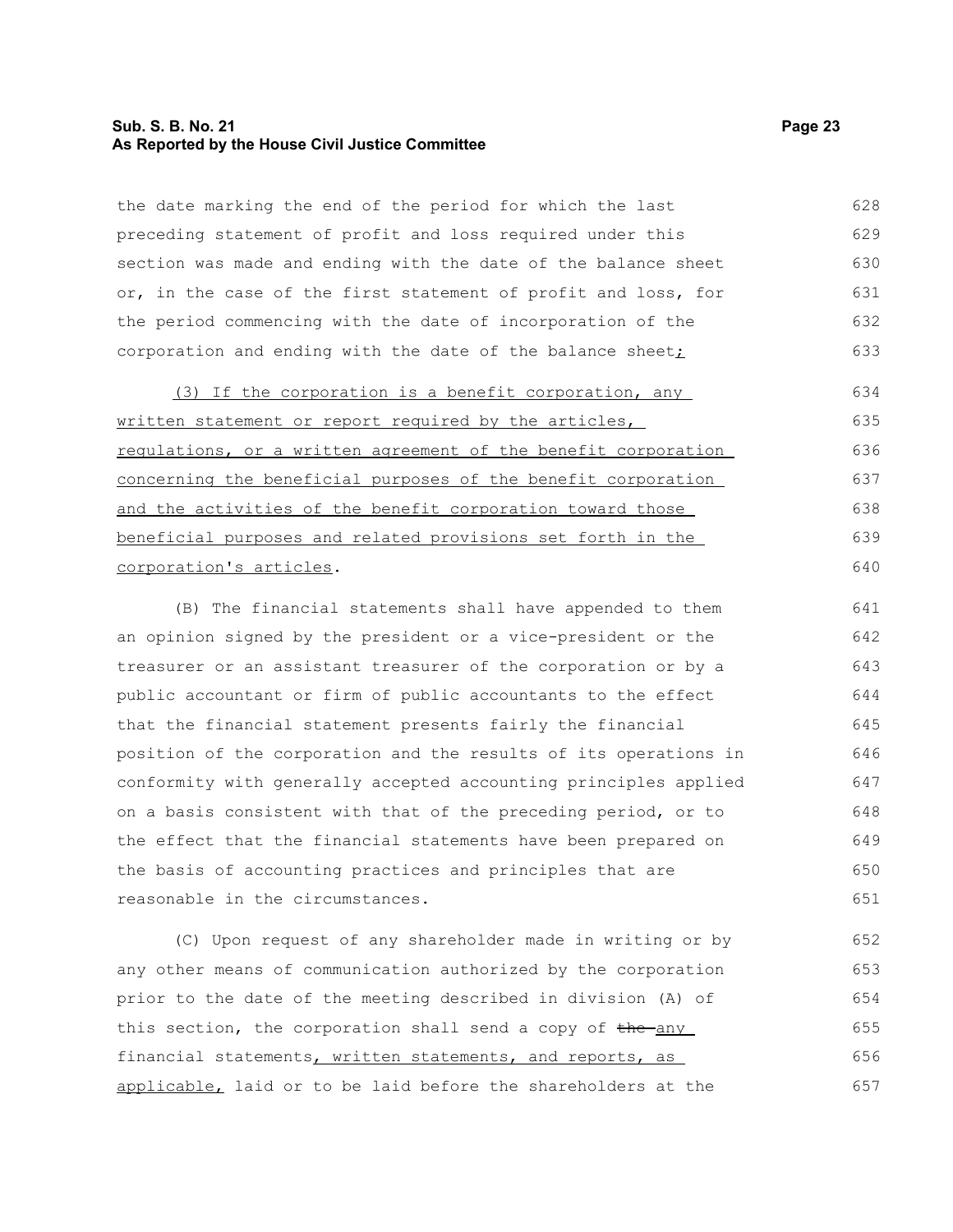#### **Sub. S. B. No. 21 Page 24 As Reported by the House Civil Justice Committee**

meeting to the shareholder by mail, overnight delivery service, or any other means of communication authorized by the shareholder to whom the copy is sent on or before the later of the following: (1) The fifth day after the receipt of the written request; (2) The earlier of the following: (a) The fifth day before the date of the meeting; (b) The fifth day after the expiration of four months from the date of the balance sheet described in division (A)(1) of this section. (D) If the meeting described in division (A) of this section is to be held solely by means of communications equipment, the corporation shall make the financial statements, written statements, and reports described in that division, as applicable, open to the examination of any shareholder or proxyholder during the whole time of the meeting on a reasonably accessible electronic network. The directors may adopt guidelines and procedures to permit the corporation to verify that any person accessing the financial statements, written statements, or reports is a shareholder or proxyholder. **Sec. 1701.59.** (A) Except where the law, the articles, or the regulations require action to be authorized or taken by shareholders, all of the authority of a corporation shall be exercised by or under the direction of its directors. For their own government, the directors may adopt bylaws that are not inconsistent with the articles or the regulations. The selection of a time frame for the achievement of corporate goals shall be the responsibility of the directors. 658 659 660 661 662 663 664 665 666 667 668 669 670 671 672 673 674 675 676 677 678 679 680 681 682 683 684 685 686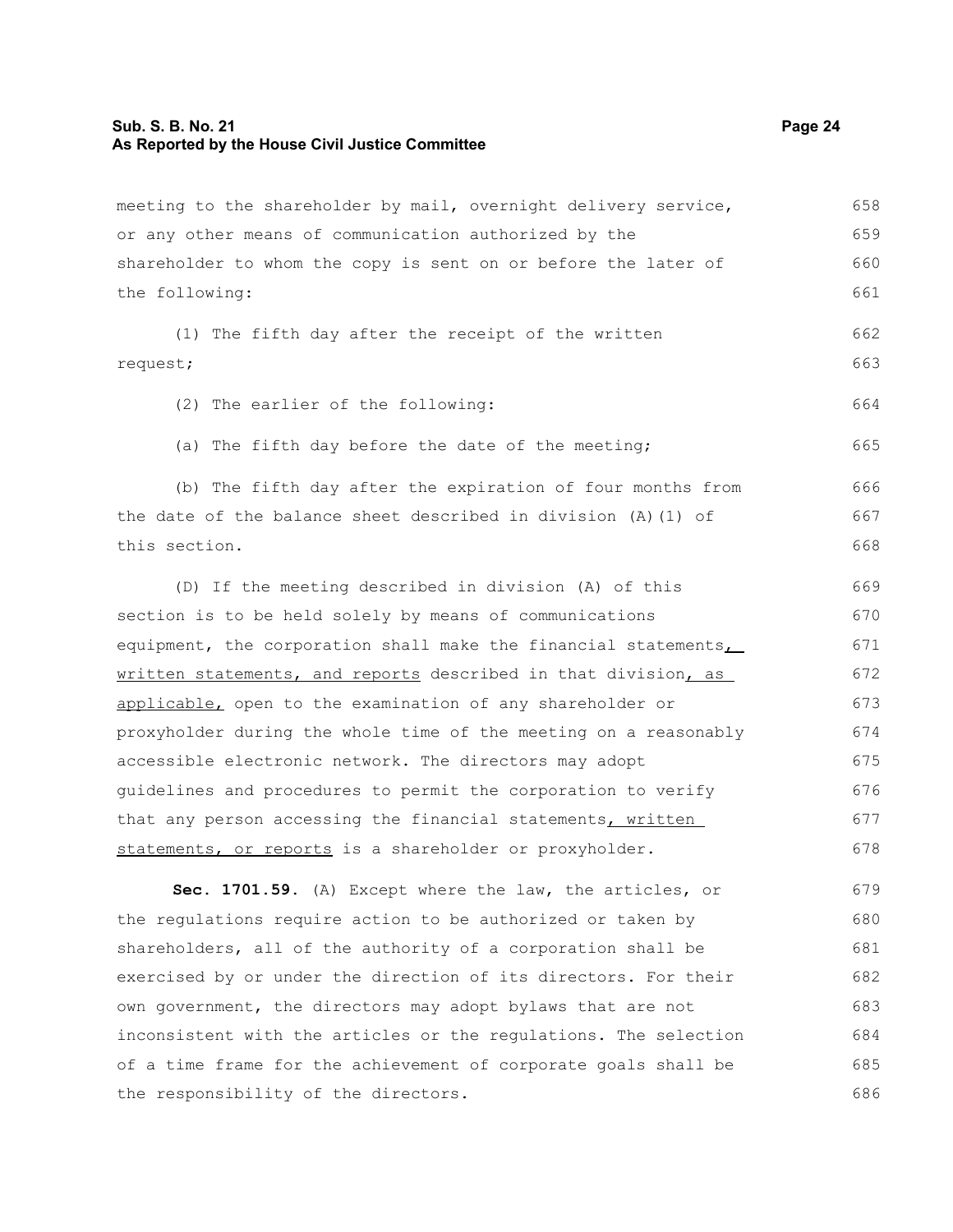#### **Sub. S. B. No. 21 Page 25 As Reported by the House Civil Justice Committee**

(B) A director shall perform the director's duties as a director, including the duties as a member of any committee of the directors upon which the director may serve, in good faith, in a manner the director reasonably believes to be in or not opposed to the best interests of the corporation, and with the care that an ordinarily prudent person in a like position would use under similar circumstances. A director serving on a committee of directors is acting as a director. 687 688 689 690 691 692 693 694

(C) In performing a director's duties, a director is entitled to rely on information, opinions, reports, or statements, including financial statements and other financial data, that are prepared or presented by any of the following: 695 696 697 698

(1) One or more directors, officers, or employees of the corporation who the director reasonably believes are reliable and competent in the matters prepared or presented; 699 700 701

(2) Counsel, public accountants, or other persons as to matters that the director reasonably believes are within the person's professional or expert competence; 702 703 704

(3) A committee of the directors upon which the director does not serve, duly established in accordance with a provision of the articles or the regulations, as to matters within its designated authority, which committee the director reasonably believes to merit confidence. 705 706 707 708 709

(D) For purposes of division (B) of this section, the following apply: 710 711

(1) A director shall not be found to have violated the director's duties under division (B) of this section unless it is proved by clear and convincing evidence that the director has not acted in good faith, in a manner the director reasonably 712 713 714 715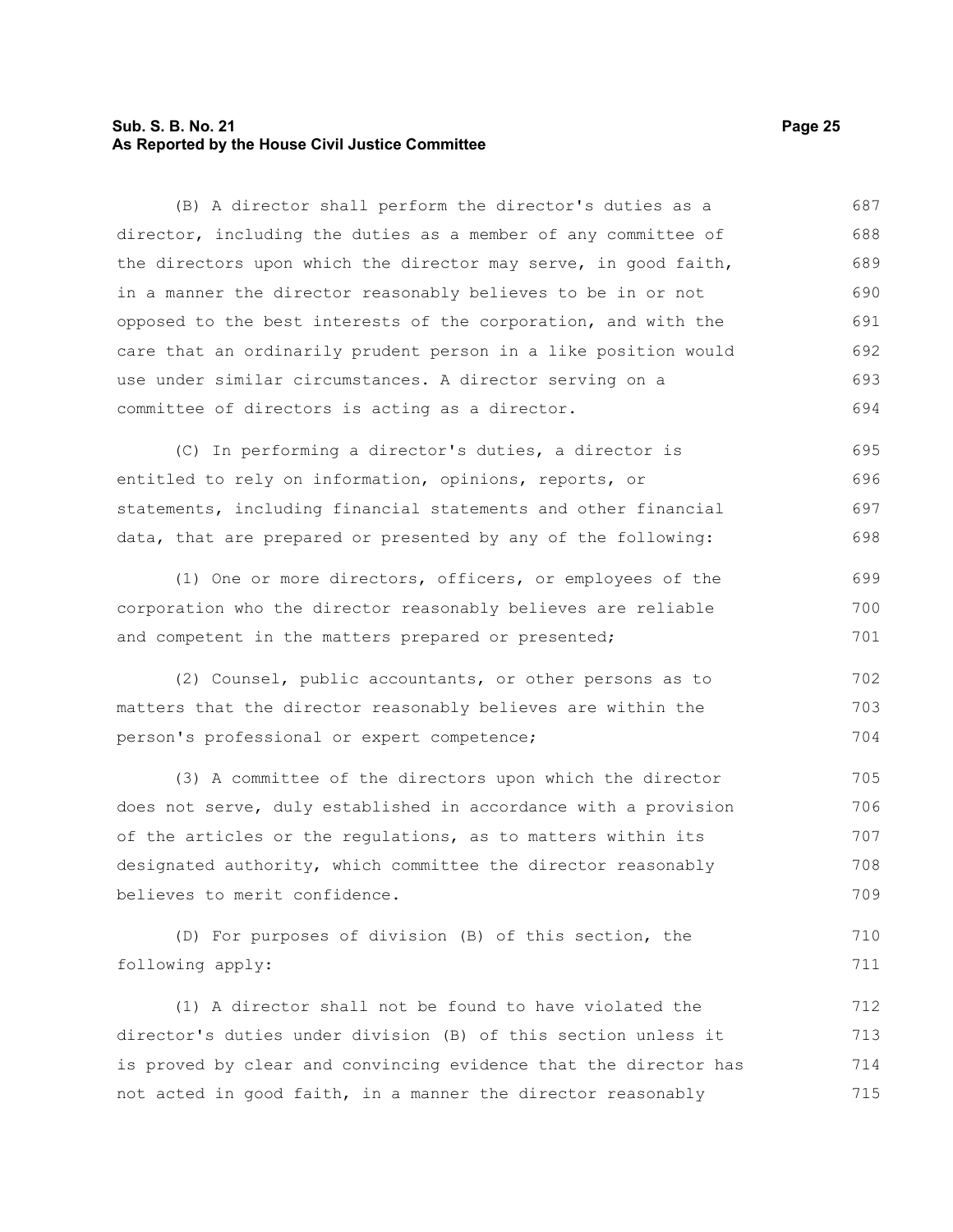#### **Sub. S. B. No. 21 Page 26 As Reported by the House Civil Justice Committee**

believes to be in or not opposed to the best interests of the corporation, or with the care that an ordinarily prudent person in a like position would use under similar circumstances, in any action brought against a director, including actions involving or affecting any of the following: (a) A change or potential change in control of the corporation, including a determination to resist a change or 716 717 718 719 720 721 722

potential change in control made pursuant to division (F)(7) of section 1701.13 of the Revised Code: 723 724

(b) A termination or potential termination of the director's service to the corporation as a director; 725 726

(c) The director's service in any other position or relationship with the corporation. 727 728

(2) A director shall not be considered to be acting in good faith if the director has knowledge concerning the matter in question that would cause reliance on information, opinions, reports, or statements that are prepared or presented by the persons described in divisions (C)(1) to (3) of this section to be unwarranted. 729 730 731 732 733 734

(3) A director's duties under division (B) of this section are not owed by a director of a benefit corporation to a person who is a beneficiary of a beneficial purpose of the benefit corporation based solely on the status of that person as a beneficiary. 735 736 737 738 739

(4) Nothing contained in this division limits relief available under section 1701.60 of the Revised Code. 740 741

(E) A director shall be liable in damages for any action that the director takes or fails to take as a director only if it is proved by clear and convincing evidence in a court of 742 743 744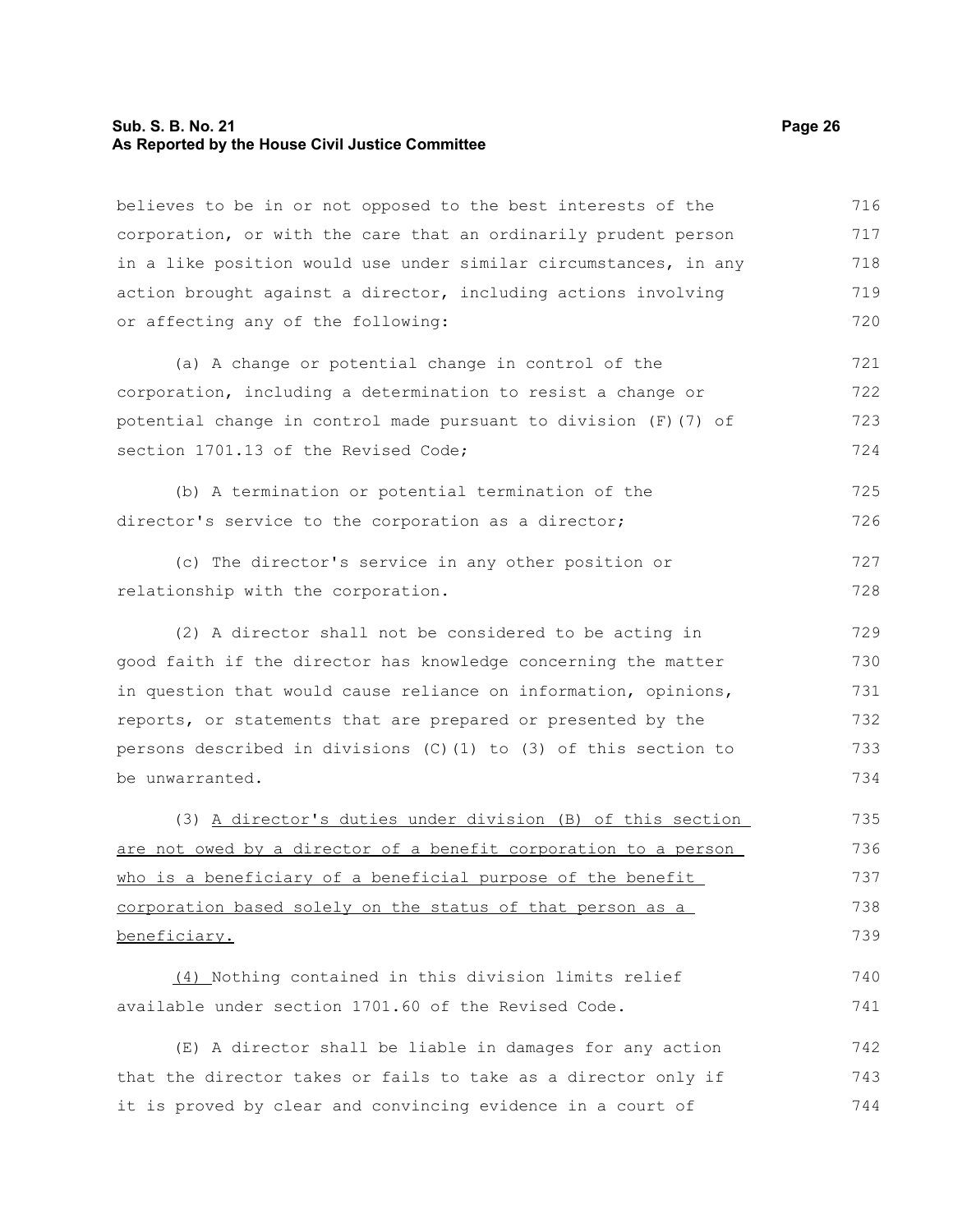#### **Sub. S. B. No. 21 Page 27 As Reported by the House Civil Justice Committee**

competent jurisdiction that the director's action or failure to act involved an act or omission undertaken with deliberate intent to cause injury to the corporation or undertaken with reckless disregard for the best interests of the corporation. Nothing contained in this division affects the liability of directors under section 1701.95 of the Revised Code or limits relief available under section 1701.60 of the Revised Code. This division does not apply if, and only to the extent that, at the time of a director's act or omission that is the subject of complaint, the articles or the regulations of the corporation state by specific reference to this division that the provisions of this division do not apply to the corporation. 745 746 747 748 749 750 751 752 753 754 755 756

(F) For purposes of this section, a director, in determining what the director reasonably believes to be in the best interests of the corporation, shall consider the interests of the corporation's shareholders and any beneficial purposes and related provisions set forth in the corporation's articles. The director shall consider any priority among purposes provided in the corporation's articles and shall consider any other method for balancing the purposes of the corporation that is set forth in the corporation's articles. In addition, the director may, in the director's discretion, may consider any of the following: 757 758 759 760 761 762 763 764 765 766 767

(1) The interests of the corporation's employees, suppliers, creditors, and customers; 768 769

| (2) The economy of the state and nation;   | 770 |
|--------------------------------------------|-----|
| (3) Community and societal considerations; | 771 |

(4) The long-term as well as short-term interests of the corporation and its shareholders, including the possibility that 772 773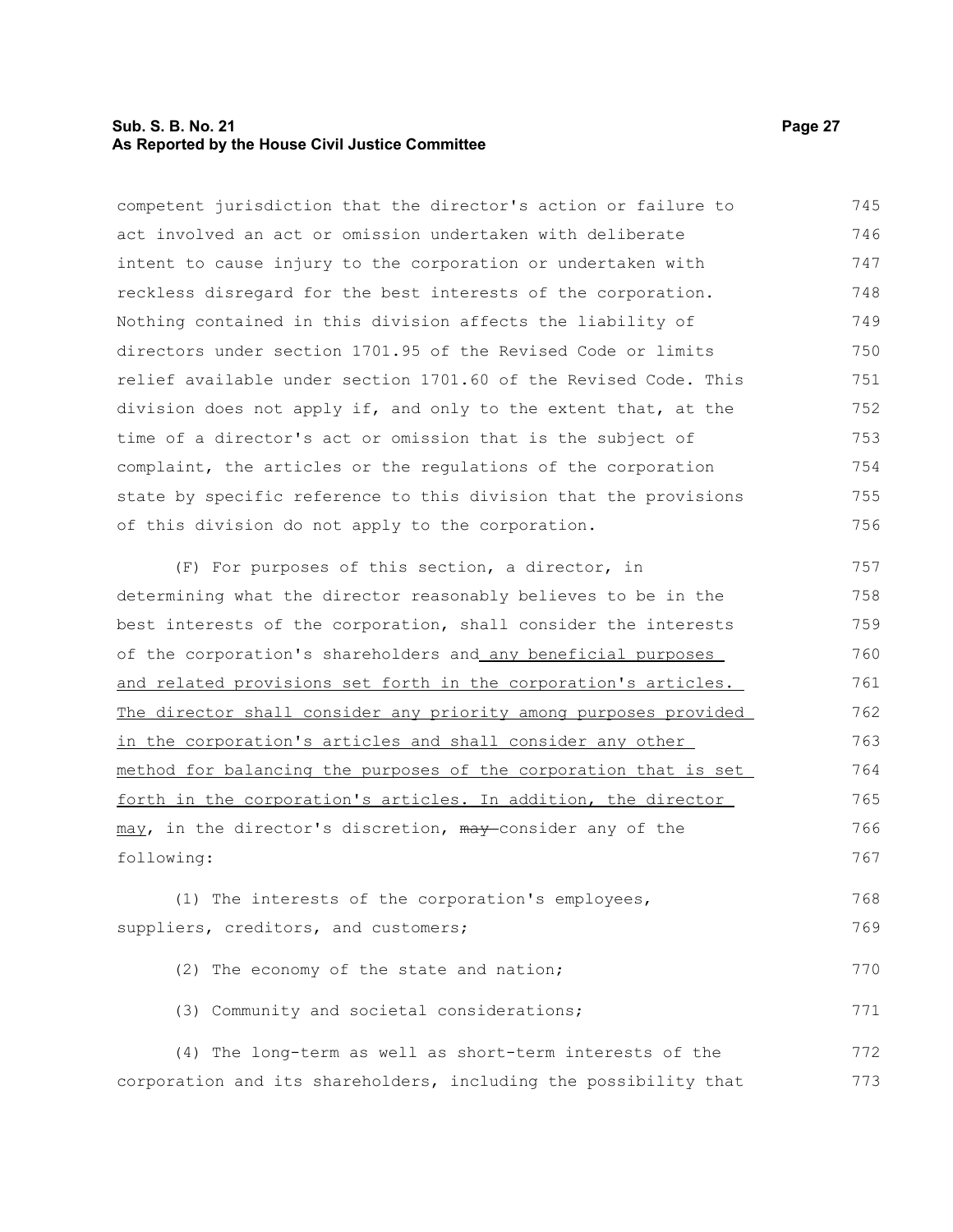| these interests or any beneficial purpose set forth in the       | 774 |
|------------------------------------------------------------------|-----|
| corporation's articles may be best served by the continued       | 775 |
| independence of the corporation.                                 | 776 |
| (G) Nothing contained in division (D) or (E) of this             | 777 |
| section affects the duties of either of the following:           | 778 |
| (1) A director who acts in any capacity other than the           | 779 |
| director's capacity as a director;                               | 780 |
| (2) A director of a corporation that does not have issued        | 781 |
| and outstanding shares that are listed on a national securities  | 782 |
| exchange or are regularly quoted in an over-the-counter market   | 783 |
| by one or more members of a national or affiliated securities    | 784 |
| association, who votes for or assents to any action taken by the | 785 |
| directors of the corporation that, in connection with a change   | 786 |
| in control of the corporation, directly results in the holder or | 787 |
| holders of a majority of the outstanding shares of the           | 788 |
| corporation receiving a greater consideration for their shares   | 789 |
| than other shareholders.                                         | 790 |
| Sec. 1701.591. (A) In order to qualify as a close                | 791 |

corporation agreement under this section, the agreement shall meet the following requirements: 792 793

(1) Every person who is a shareholder of the corporation at the time of the agreement's adoption, whether or not entitled to vote, shall have assented to the agreement in writing; 794 795 796

(2) The agreement shall be set forth in the articles, the regulations, or another written instrument; 797 798

(3) The agreement shall include a statement that it is to be governed by this section. 799 800

(B) A close corporation agreement that is not set forth in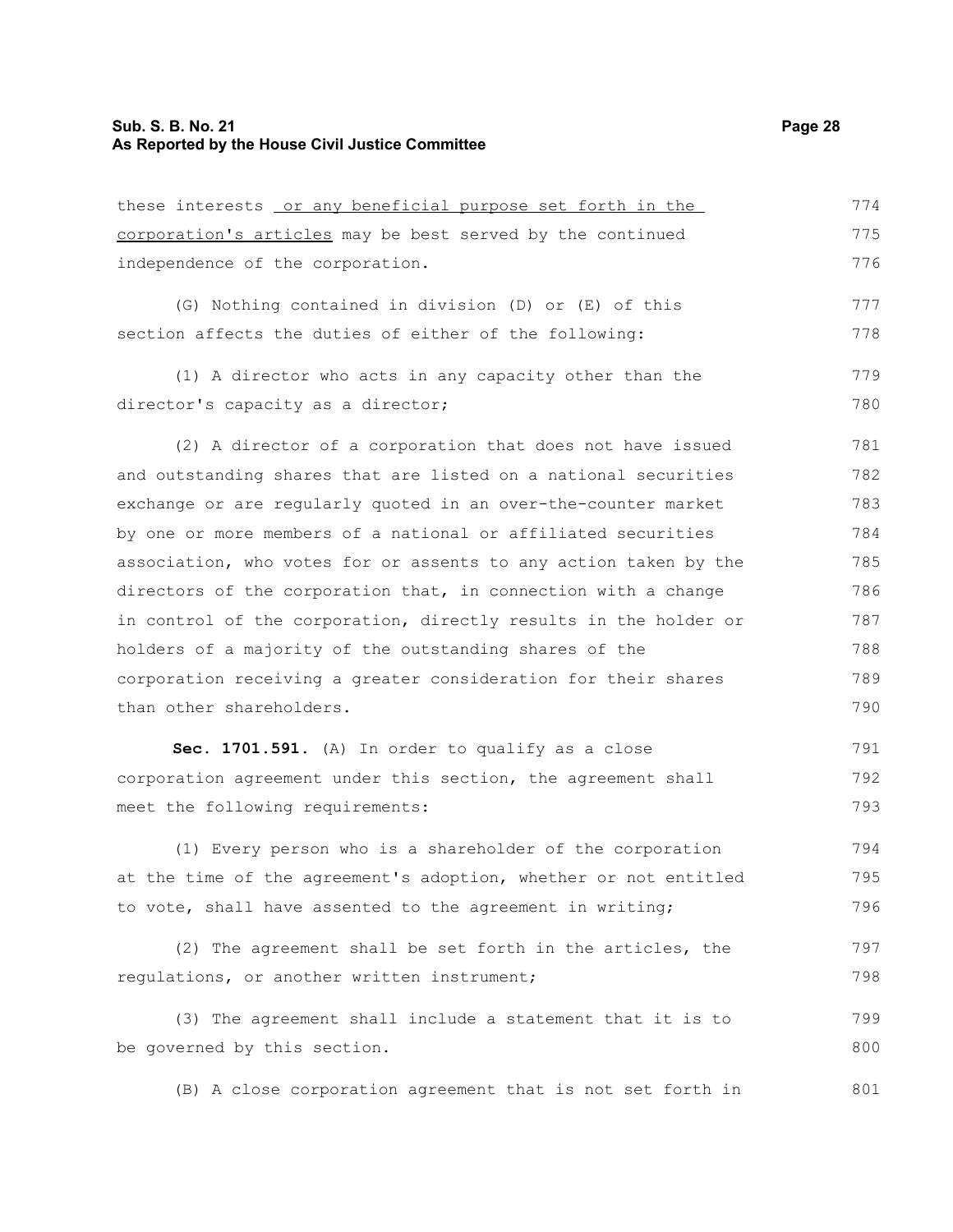## **Sub. S. B. No. 21 Page 29 As Reported by the House Civil Justice Committee**

| the articles or the regulations shall be entered in the record   | 802 |
|------------------------------------------------------------------|-----|
| of minutes of the proceedings of the shareholders of the         | 803 |
| corporation and shall be subject to the provisions of division   | 804 |
| (C) of section 1701.92 of the Revised Code.                      | 805 |
| (C) Irrespective of any other provisions of this chapter,        | 806 |
| but subject to division (D) (2) of this section, a close         | 807 |
| corporation agreement may contain provisions, which shall be     | 808 |
| binding on the corporation and all of its shareholders,          | 809 |
| regulating any aspect of the internal affairs of the corporation | 810 |
| or the relations of the shareholders among themselves, including | 811 |
| the following:                                                   | 812 |
| (1) Regulation of the management of the business and             | 813 |
| affairs of the corporation;                                      | 814 |
| (2) The right of one or more shareholders to dissolve the        | 815 |
| corporation at will or on the occurrence of a specified event or | 816 |
| contingency;                                                     | 817 |
| (3) The obligation to vote the shares of a person as             | 818 |
| specified, or voting requirements, including the requirement of  | 819 |
| the affirmative vote or approval of all shareholders or of all   | 820 |
| directors, which voting requirements need not appear in the      | 821 |
| articles unless the close corporation agreement is set forth in  | 822 |
| the articles;                                                    | 823 |
| (4) The designation of the persons who shall be the              | 824 |
| officers or directors of the corporation;                        | 825 |
| (5) The authority of any individual who holds more than          | 826 |
| one office of the corporation to execute, acknowledge, or        | 827 |

certify in more than one capacity any instrument required to be executed, acknowledged, or certified by the holders of two or more offices; 828 829 830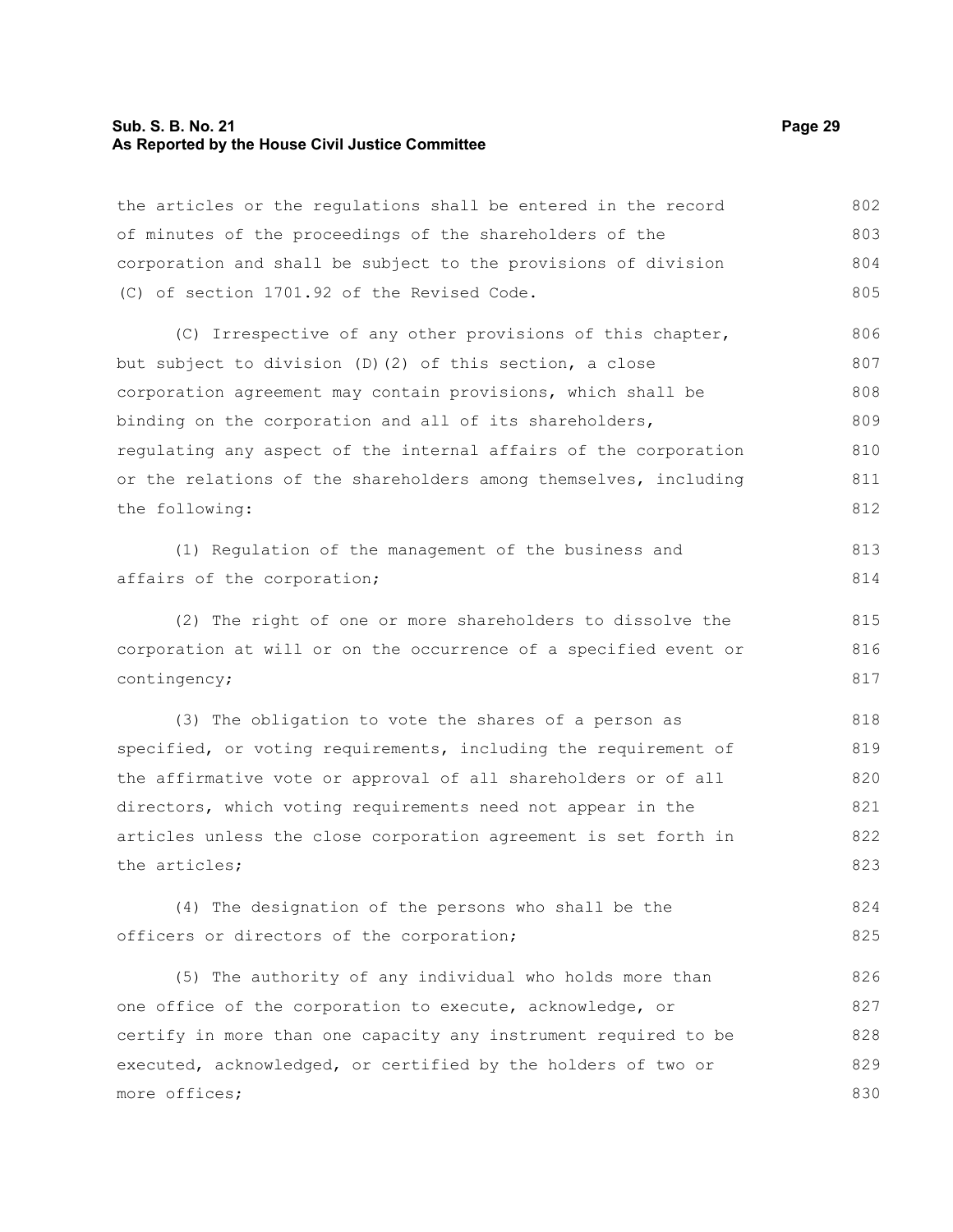#### **Sub. S. B. No. 21 Page 30 As Reported by the House Civil Justice Committee**

(6) The terms and conditions of employment of an officer or employee of the corporation without regard to the period of employment; (7) The declaration and payment of dividends or distributions or the division of profits; (8) Elimination of the board of directors, restrictions upon the exercise by directors of their authority, or delegation to one or more shareholders or other persons of all or part of the authority of the directors; (9) Conferring on any shareholder or agent of a shareholder the absolute right, without the necessity of stating any purpose, to examine and copy during usual business hours any of the corporation's records or documents to which reference is made in section 1701.37 of the Revised Code; (10) Prohibition of or limitation upon the issuance or sale by the corporation of any of its shares, including treasury shares, without the affirmative vote or approval of the holders of all or a proportion of the outstanding shares or unless other specified terms and conditions are met; 831 832 833 834 835 836 837 838 839 840 841 842 843 844 845 846 847 848 849

(11) Arbitration of issues on which the shareholders are deadlocked in voting power or on which the directors or other parties managing the corporation are deadlocked; 850 851 852

(12) Dispensing with the annual meeting of shareholders unless a shareholder, by written notice to the president or secretary either by personal delivery or by mail within thirty days after the end of the most recent fiscal year of the corporation, requests that the meeting be held. 853 854 855 856 857

(D) Except as may be necessary to give effect to divisions (C)(3), (5), (8), (9), and (12) and division (I) of this 858 859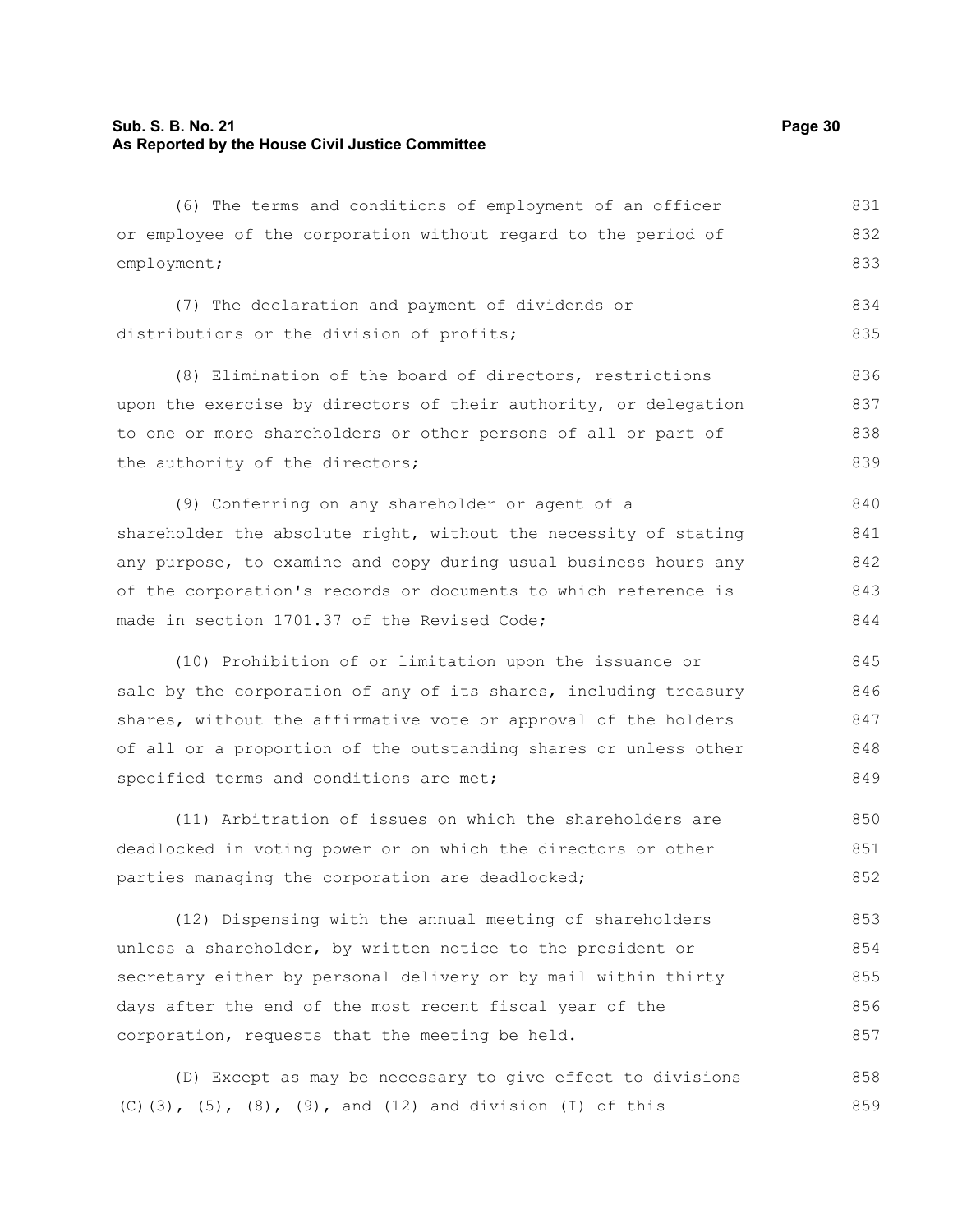#### **Sub. S. B. No. 21 Page 31 As Reported by the House Civil Justice Committee**

section, any provision of a close corporation agreement that does either of the following shall be invalid: (1) Eliminates the filing with the secretary of state of any document required under this chapter or changes the required form or content of the document; (2) Waives or alters the effect of any of the provisions of section 1701.03, 1701.18, 1701.24, 1701.25, 1701.30, 1701.31, 1701.32, 1701.33, 1701.35, 1701.37, 1701.38, 1701.39, 1701.591, 1701.91, 1701.93, 1701.94, 1701.95, or the first sentence of section 1701.64 of the Revised Code. Unless otherwise provided in the close corporation agreement, the invalidity of a provision pursuant to this division does not affect the validity of the remainder of the agreement. Any certificate that is required to be filed with the secretary of state with respect to the authorization or taking of any action pursuant to a close corporation agreement that would not be permitted under this chapter in the absence of division (C) of this section shall recite the existence of a close corporation agreement that authorizes the action. (E)(1) Except as provided in division (E)(2) of this section, a close corporation agreement may be amended or terminated by the affirmative vote or written consent of the holders, then parties to the close corporation agreement, of all 860 861 862 863 864 865 866 867 868 869 870 871 872 873 874 875 876 877 878 879 880 881 882 883

of the outstanding shares of each class or, as may be provided by the close corporation agreement, of the holders, then parties to the close corporation agreement, of a proportion of not less than four-fifths of the outstanding shares of each class. If a close corporation agreement is amended or terminated by the 884 885 886 887 888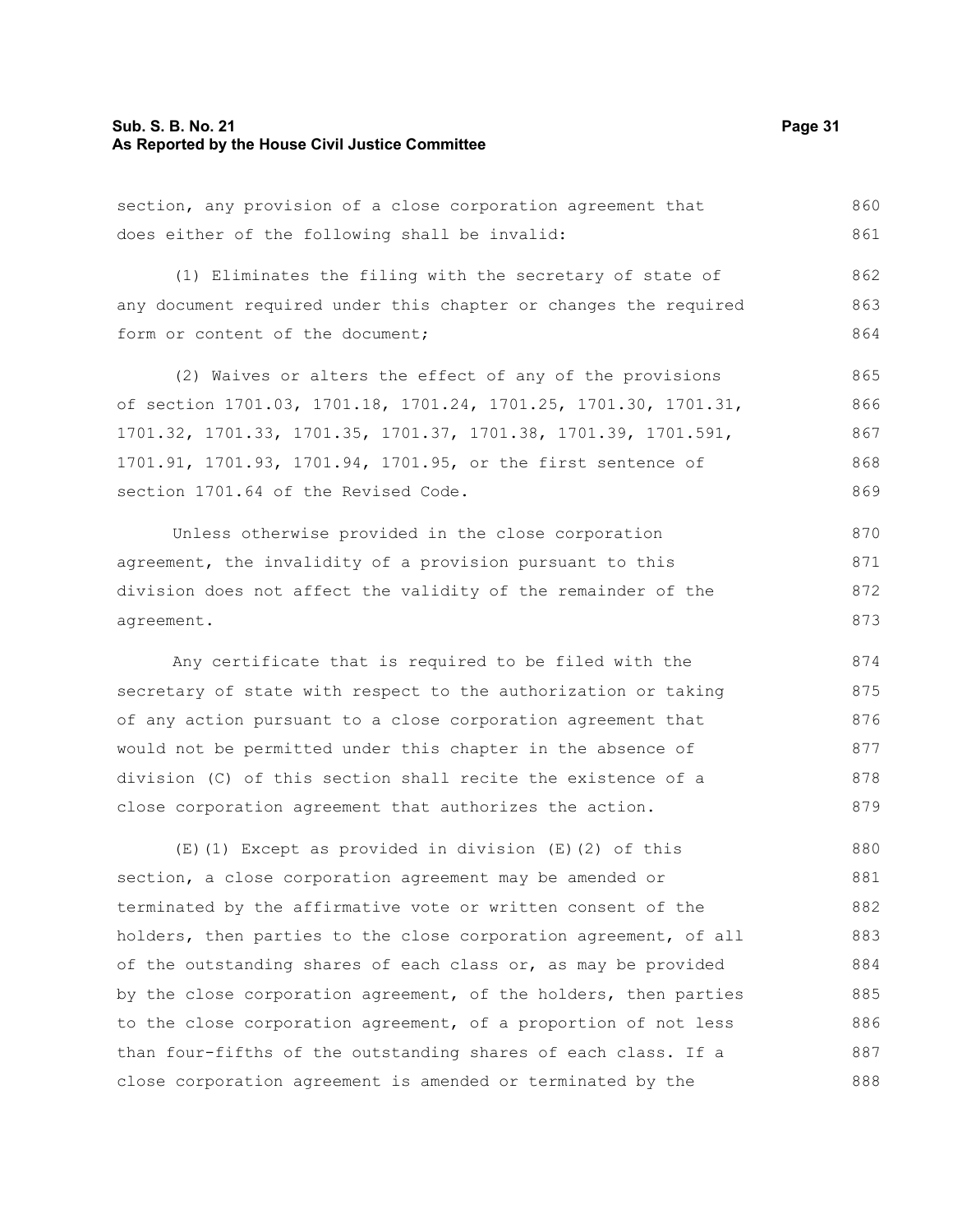#### **Sub. S. B. No. 21 Page 32 As Reported by the House Civil Justice Committee**

written consent of the holders of fewer than all of the shares, the secretary of the corporation shall mail a copy of the amendment or a notice of the termination to each shareholder who did not so consent. If a close corporation agreement set forth in the articles is amended, the amendment shall not be effective unless it is filed as an amendment to the articles pursuant to section 1701.73 of the Revised Code. No corporation with respect to which a close corporation agreement is in effect shall cause to occur any of the actions described in division  $(I)$   $(I)$   $(a)$ , (b), or (c) of this section unless the action has been authorized by the affirmative vote or written consent of the holders, then parties to the close corporation agreement, of that proportion of shares of each class that is required to terminate the close corporation agreement. 889 890 891 892 893 894 895 896 897 898 899 900 901 902

(2) A close corporation agreement that was in existence on December 31, 1993, and that did not specify on that date and that has not specified since that date the proportion of shares required to amend or terminate the close corporation agreement may be amended or terminated by the affirmative vote or written consent of the holders, then parties to the close corporation agreement, of four-fifths of the outstanding shares of each class. 903 904 905 906 907 908 909 910

(F) No close corporation agreement is invalid among the parties or in respect of the corporation on any of the following grounds: 911 912 913

(1) The agreement is an attempt to treat the corporation as if it were a partnership or to arrange the relationship of the parties in a manner that would be appropriate only among partners; 914 915 916 917

(2) The agreement provides for the conduct of the affairs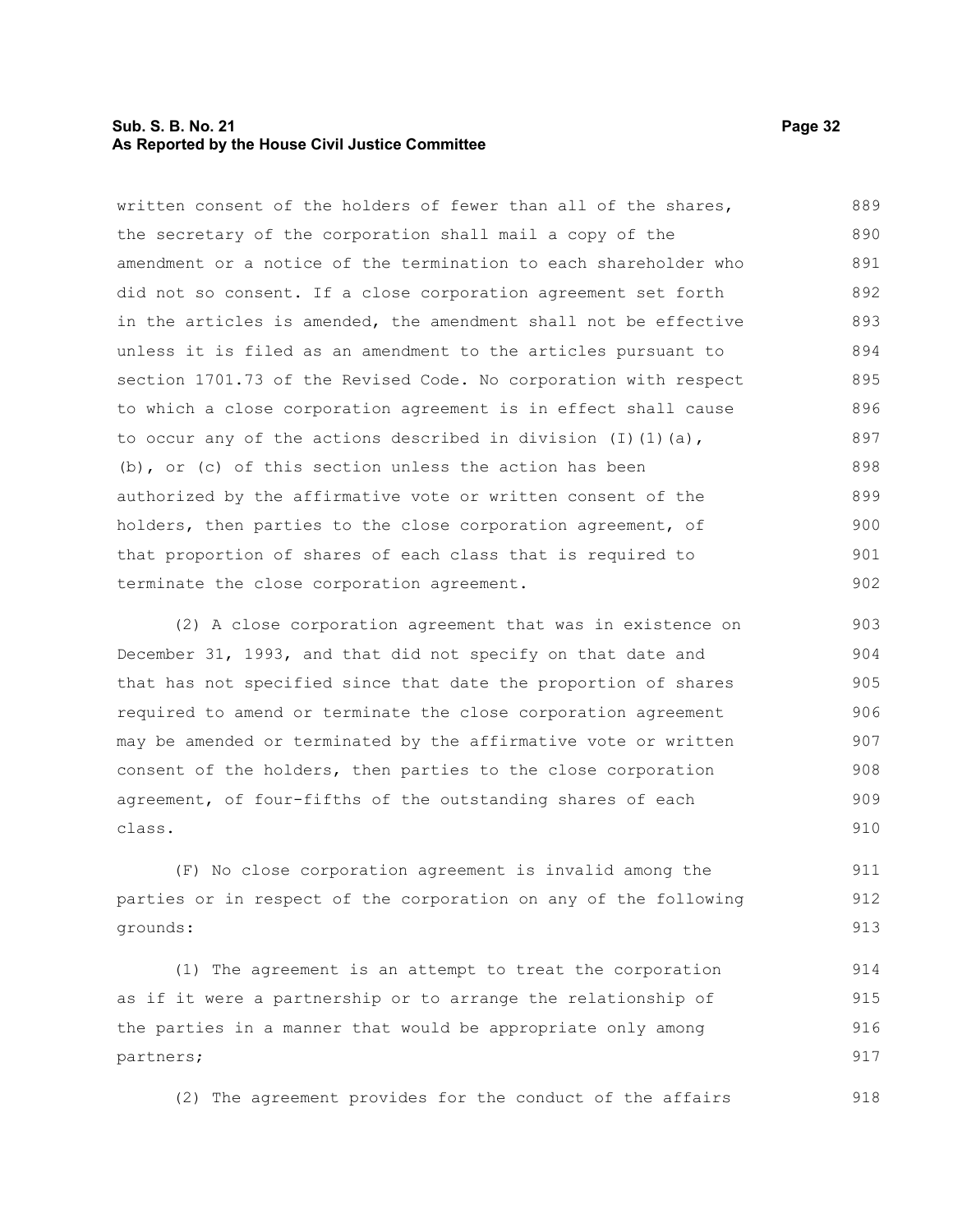#### **Sub. S. B. No. 21 Page 33 As Reported by the House Civil Justice Committee**

of a corporation or relations among shareholders in any manner that would be inappropriate or unlawful under provisions of this chapter other than those set forth in division (D)(2) of this section or under other applicable law; 919 920 921 922

(3) The agreement interferes with the authority or discretion of the directors: 923 924

(4) The agreement has not been filed with the minutes as required by division (B) of this section.

(G) If a close corporation agreement provides that there shall be no board of directors, both of the following apply: 927 928

(1) The shareholders, for the purposes of any statute or rule of law relating to corporations, are deemed to be the directors and to have all of the liabilities, immunities, defenses, and indemnifications of directors with respect to any action or inaction of the corporation, except that any shareholder who is not permitted by the articles, the regulations, or the close corporation agreement to vote on or assent to an action or assent to an inaction shall not be liable as a director with respect to the action or inaction. 929 930 931 932 933 934 935 936 937

(2) Except to the extent that the voting rights of the shares of a class are increased, limited, or denied by the articles, the regulations, or the close corporation agreement, each outstanding share regardless of class shall entitle its holder to one vote on each matter, including any matter normally voted on by directors, that is properly submitted to the shareholders for their vote, consent, waiver, release, or other action. 938 939 940 941 942 943 944 945

(H) The existence of a close corporation agreement shall be noted conspicuously on the face or the back of every 946 947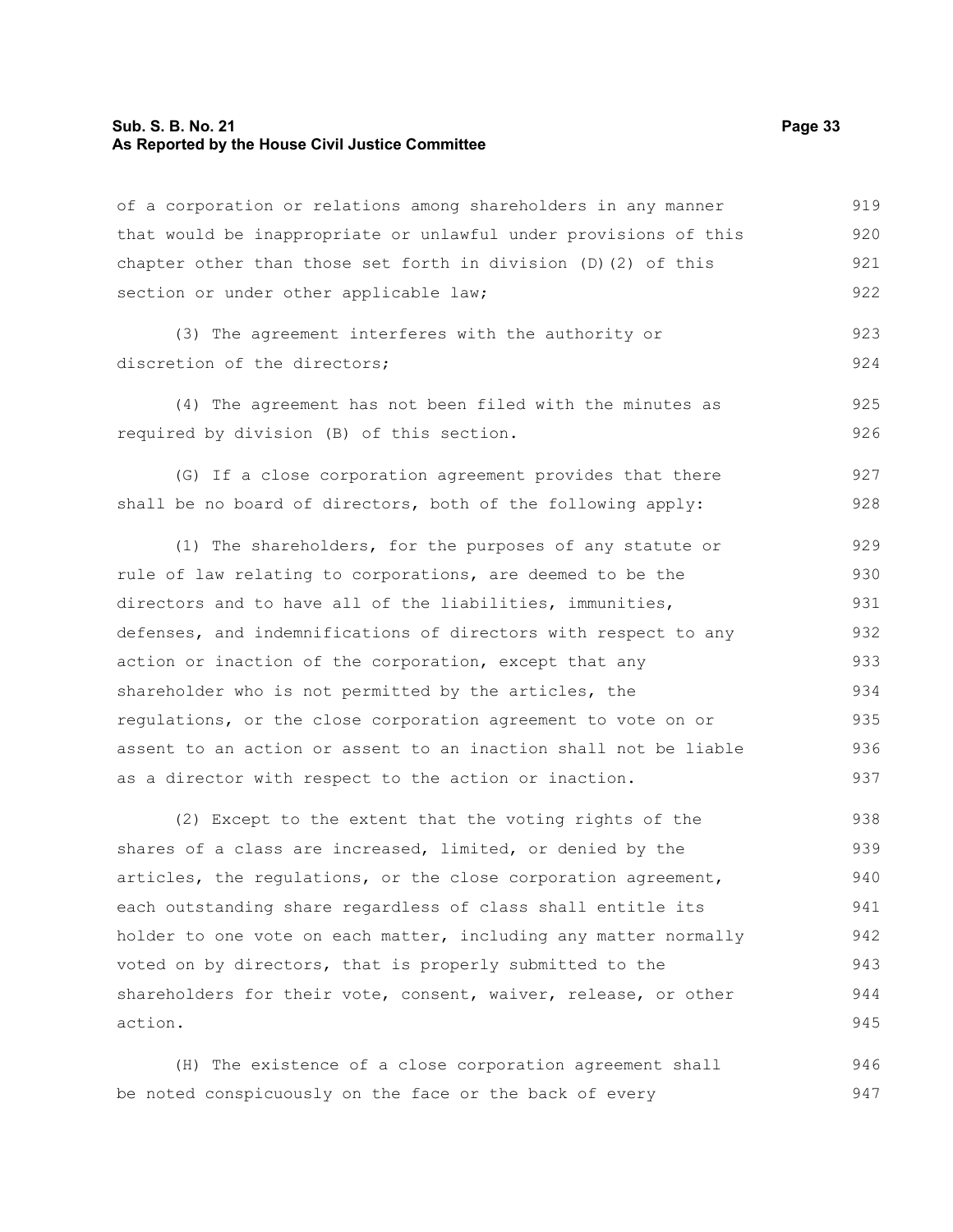#### **Sub. S. B. No. 21 Page 34 As Reported by the House Civil Justice Committee**

certificate for shares of the corporation and a purchaser or transferee of shares represented by a certificate on which such a notation so appears shall be conclusively considered to have taken delivery with notice of the close corporation agreement. Any transferee of shares by gift, bequest, or inheritance and any purchaser or transferee of shares with knowledge or notice of a close corporation agreement is bound by the agreement and shall be considered to be a party to the agreement. (I)(1) A close corporation agreement becomes invalid under any of the following circumstances: (a) Shares of the corporation are listed on a national securities exchange. (b) Shares of the corporation are registered under section 12(g) of the "Securities Exchange Act of 1934," 48 Stat. 892, 15 U.S.C. 781, as amended. (c) Shares of the corporation have been included in a registration statement that has become effective pursuant to the "Securities Act of 1933," 84 Stat. 74, 15 U.S.C. 77a-77aa, and the corporation is required to file periodic reports and information pursuant to section 15(d) of the "Securities Exchange Act of 1934," 48 Stat. 892, 15 U.S.C. 77m, as amended. (d) Shares of the corporation are transferred or issued to a person who takes delivery of the certificate for the shares other than by gift, bequest, or inheritance and without knowledge or notice of the close corporation agreement; that person delivers to the corporation a written rejection of the close corporation agreement within ninety days after the date on 948 949 950 951 952 953 954 955 956 957 958 959 960 961 962 963 964 965 966 967 968 969 970 971 972 973 974

which that person first received notice of the existence of the close corporation agreement or within three years of the date of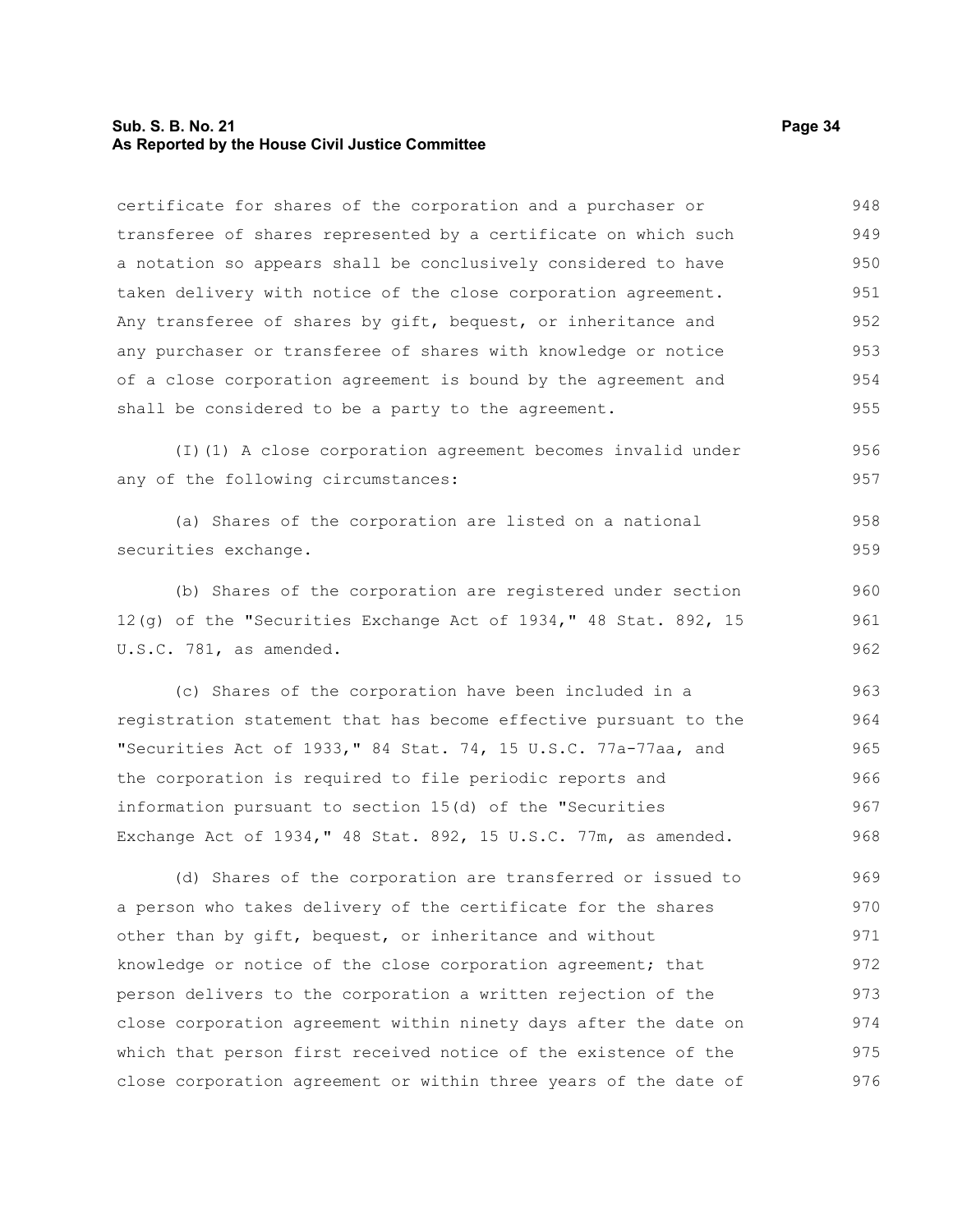#### **Sub. S. B. No. 21 Page 35 As Reported by the House Civil Justice Committee**

transfer or issuance, whichever is earlier; and the corporation does not offer in writing, within thirty days after the date on which the corporation received the written rejection, to purchase the shares from that person for the full amount paid for the shares, or, having made an offer to purchase the shares for that amount, the corporation, upon that person's acceptance of the offer, does not purchase the shares in accordance with division (I)(3) of this section. 977 978 979 980 981 982 983 984

(2) A close corporation agreement does not become invalid and the person to whom the shares are transferred or issued is not entitled to any payment from the corporation pursuant to division (I)(3) of this section if both of the following apply: 985 986 987 988

(a) Shares of the corporation are transferred or issued to a person who takes delivery of the certificate for the shares other than by gift, bequest, or inheritance and without knowledge or notice of the close corporation agreement; 989 990 991 992

(b) That person does either of the following:

(i) Fails to deliver a written rejection of the close corporation agreement to the corporation within ninety days after the date on which that person first received notice of the existence of the close corporation agreement or within three years of the date of transfer or issuance, whichever is earlier; 994 995 996 997 998

(ii) Fails, within thirty days after the date on which that person receives a written offer by the corporation to purchase the shares from that person for the full amount paid for the shares, to accept the offer. 999 1000 1001 1002

(3) If shares of a corporation are transferred or issued to a person who takes delivery of the certificate for the shares other than by gift, bequest, or inheritance and without 1003 1004 1005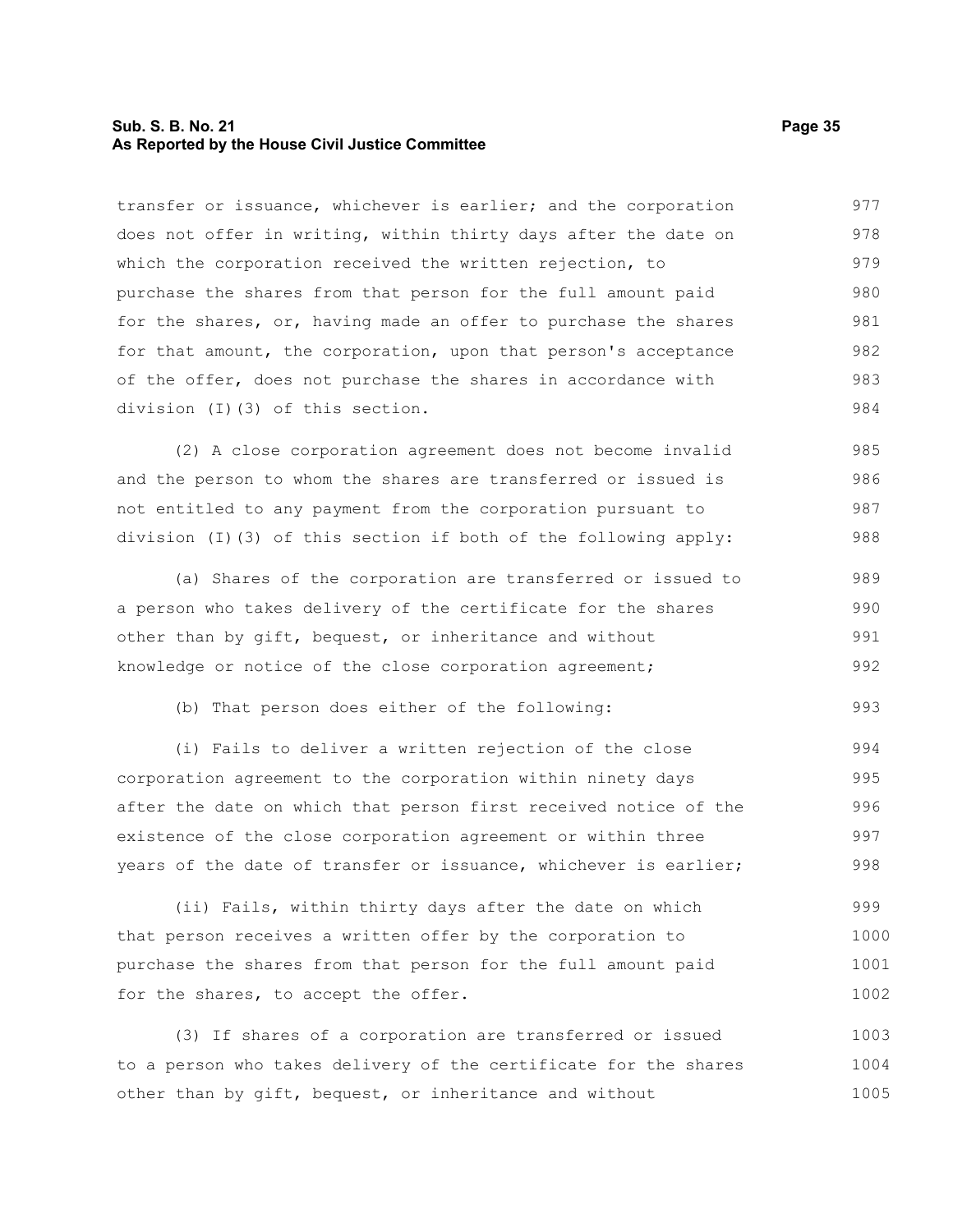#### **Sub. S. B. No. 21 Page 36 As Reported by the House Civil Justice Committee**

knowledge or notice of the close corporation agreement and that person accepts an offer by the corporation to purchase the shares, the corporation shall pay to that person the full amount paid for the shares within seven days after that person delivers to the corporation the certificate for the shares and proof of payment of the amount paid for the shares. If the amount paid for the shares included property other than cash, the corporation, at its option, may return the property to that person or may pay to that person cash in an amount equal to the fair market value of the property on the date of transfer or issuance of the shares, as determined in good faith by the corporation. A shareholder who transfers shares to a person who takes delivery of the certificate for the shares other than by gift, bequest, or inheritance and without knowledge or notice of the close corporation agreement is liable to the corporation, upon the corporation's written demand made upon the shareholder within ninety days after the date on which the corporation made payment for the shares, for the full amount that the corporation paid for the shares. Upon receiving payment in that amount from the shareholder, the corporation shall transfer the shares to the shareholder. 1006 1007 1008 1009 1010 1011 1012 1013 1014 1015 1016 1017 1018 1019 1020 1021 1022 1023 1024 1025 1026

(4) In the event of the invalidity of a close corporation agreement and unless otherwise provided in the close corporation agreement, any provision contained in the close corporation agreement that would not be invalid under any other section of this chapter or under other applicable law remains valid and binding on the parties to the close corporation agreement. 1027 1028 1029 1030 1031 1032

Any officer of the corporation who learns of the occurrence of any event causing the invalidity of the close corporation agreement shall immediately give written notice of the invalidity to all of the shareholders. 1033 1034 1035 1036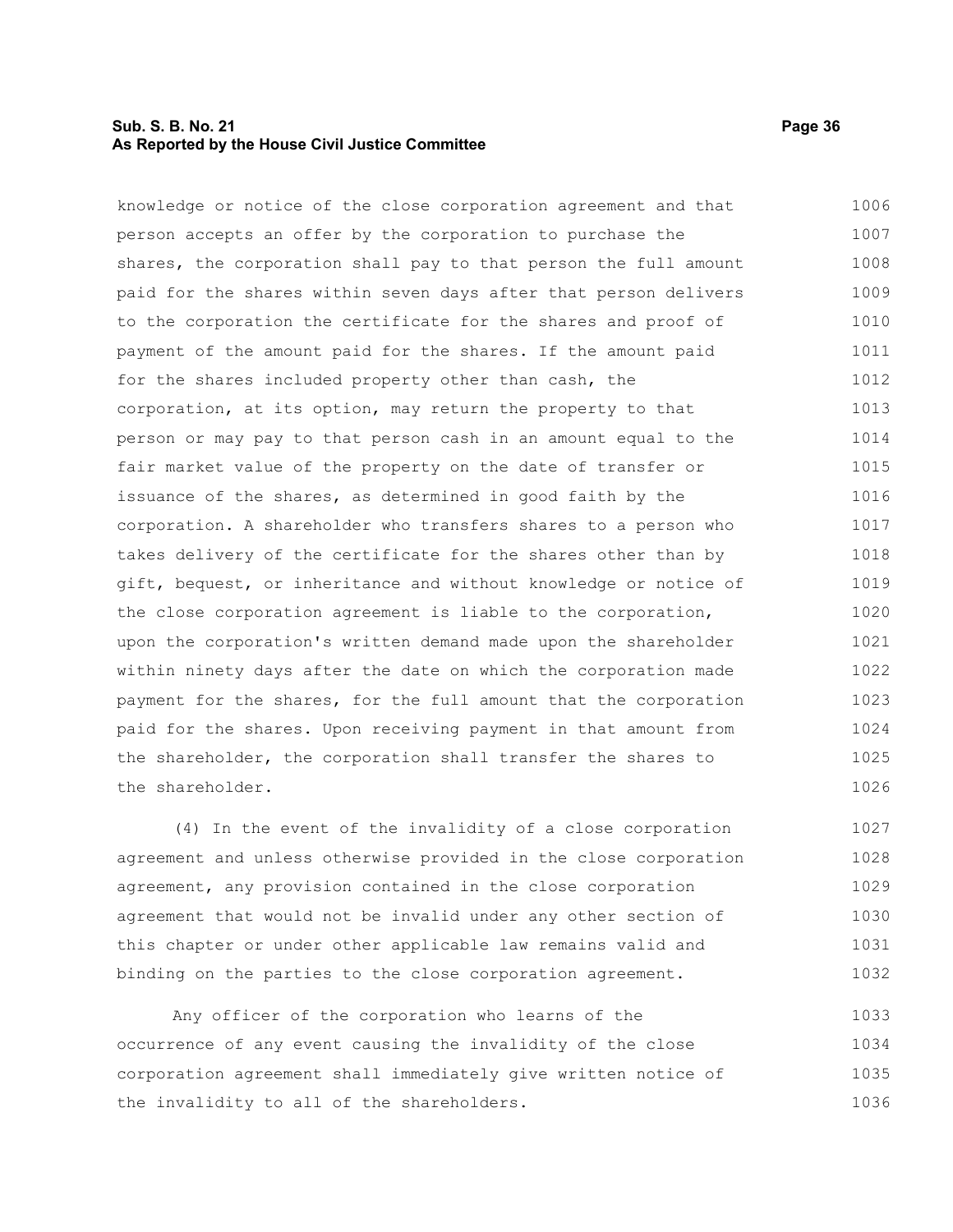#### **Sub. S. B. No. 21 Page 37 As Reported by the House Civil Justice Committee**

If a close corporation agreement set forth in the articles of the corporation is terminated or becomes invalid, the officers of the corporation shall promptly sign and file the certificate of amendment prescribed by section 1701.73 of the Revised Code, setting forth the reason for the termination or invalidity and deleting the close corporation agreement from the articles. If the officers fail to execute and file the certificate within thirty days after the occurrence of the event giving rise to the termination or invalidity, the certificate may be signed and filed by any shareholder and shall set forth a statement that the person signing the certificate is a shareholder and is filing the certificate because of the failure of the officers to do so. 1037 1038 1039 1040 1041 1042 1043 1044 1045 1046 1047 1048 1049

(J) A close corporation agreement, in the sound discretion of a court exercising its equity powers, is enforceable by injunction, specific performance, or other relief that the court may determine to be fair and appropriate. 1050 1051 1052 1053

(K) This section shall not be construed as prohibiting any other lawful agreement among two or more shareholders. 1054 1055

(L) No corporation with respect to which a close corporation agreement is in effect, shall issue shares in uncertificated form, and any provision of the articles or regulations or any resolution of the directors of such a corporation, providing for the issuance of shares in uncertificated form, shall be ineffective during any period in which a close corporation agreement is in effect. The adoption of a close corporation agreement shall act as a transfer instruction to the corporation to replace uncertificated securities with appropriate certificated securities. 1056 1057 1058 1059 1060 1061 1062 1063 1064 1065

(M) If the annual meeting of the shareholders is dispensed 1066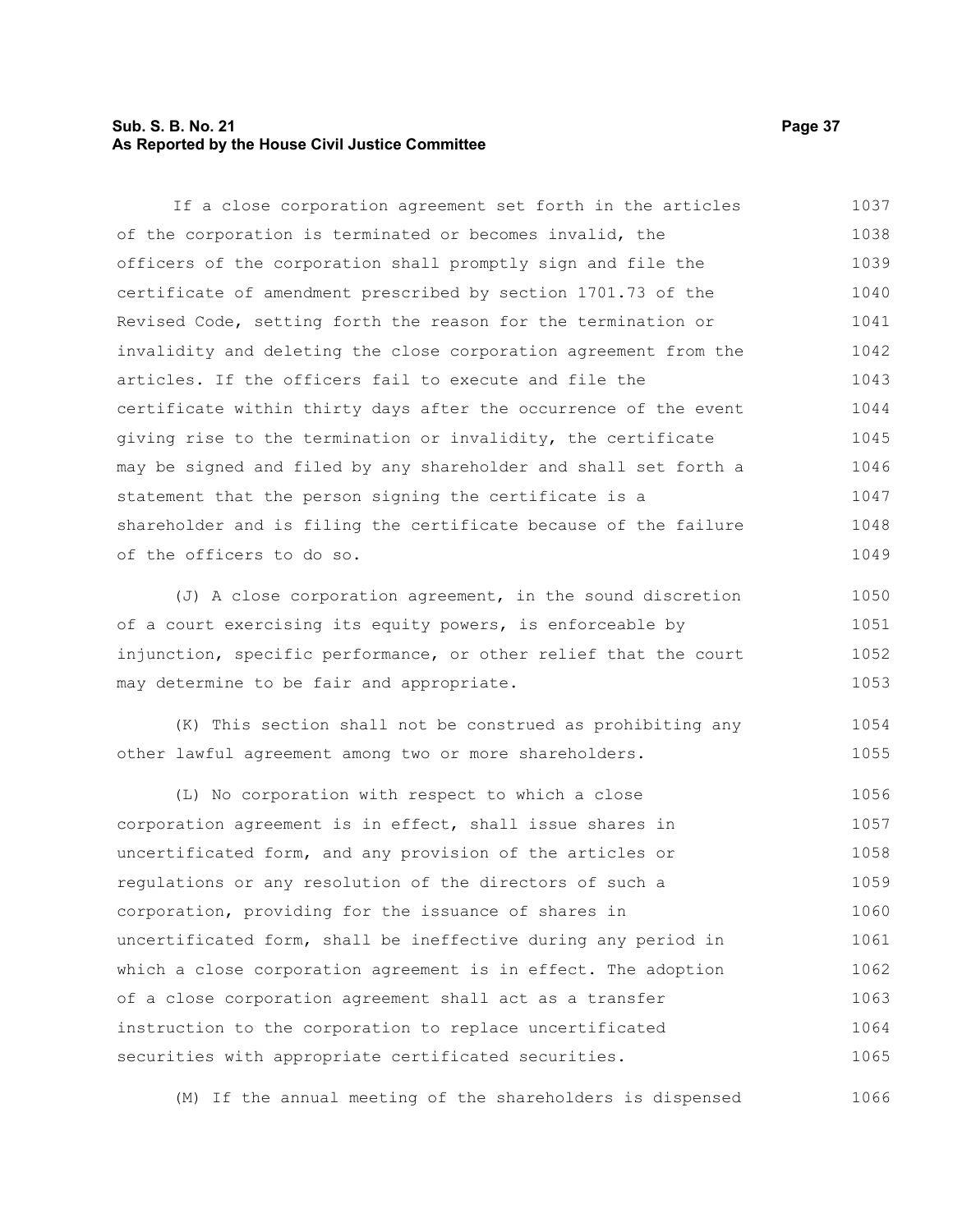#### **Sub. S. B. No. 21 Page 38 As Reported by the House Civil Justice Committee**

with in accordance with a provision in the close corporation agreement authorized by division (C)(12) of this section, the annual financial statements and any written statements or reports required by section 1701.38 of the Revised Code shall be delivered to each shareholder on or before the last date upon which the annual meeting otherwise could have been held. 1067 1068 1069 1070 1071 1072

(N) The amendments to this section that are effective April 4, 1985, are remedial in nature and apply to all close corporation agreements created on or after November 17, 1981. The amendments to this section that are effective December 31, 1993, are remedial in nature and, except as those amendments otherwise provide, apply to all close corporation agreements created on or after November 17, 1981. 1073 1074 1075 1076 1077 1078 1079

**Sec. 1701.94.** (A) Every corporation that fails to:

(1) Keep the books of account, minutes of proceedings, or records of shareholders as required by section 1701.37 of the Revised Code; 1081 1082 1083

(2) Comply with division (C) of section 1701.11 of the Revised Code with respect to mailing a copy of an amendment to, or copy of new, regulations; 1084 1085 1086

(3) Perform the obligation imposed on it by division (C) of section 1701.25 of the Revised Code; 1087 1088

(4) Send to any shareholder making written request therefor, within the period provided for in division (C) of section  $1701.38$  of the Revised Code, a copy of the any financial statement, written statement, or report, as applicable, referred to in that section; 1089 1090 1091 1092 1093

(5) Lay before the shareholders or make available in the manner provided for in division (D) of section 1701.38 of the 1094 1095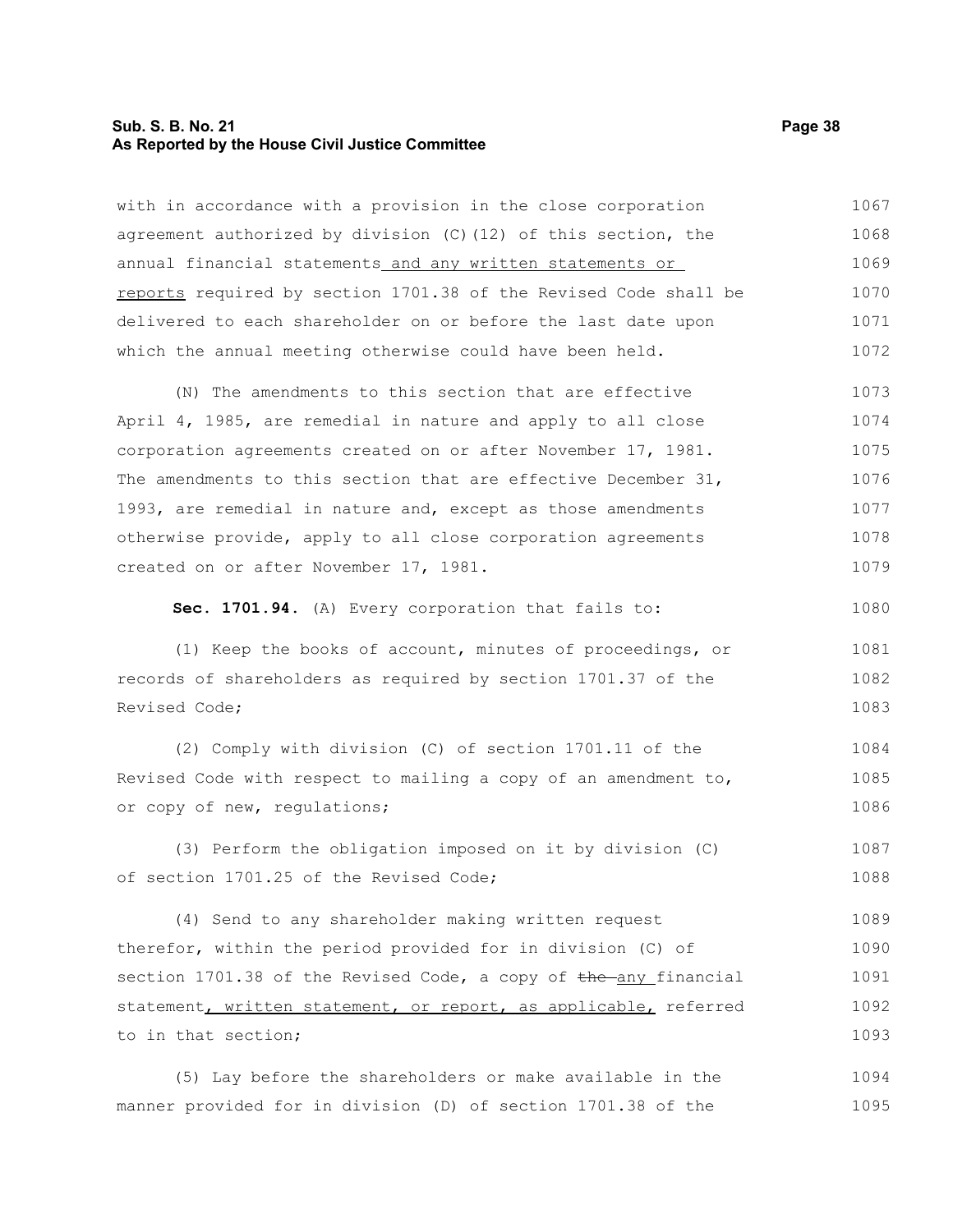#### **Sub. S. B. No. 21 Page 39 As Reported by the House Civil Justice Committee**

Revised Code at a proper meeting of shareholders, upon request of any shareholder at such meeting, such financial statement, written statement, or report, as applicable; 1096 1097 1098

(6) Produce at a meeting of shareholders, upon request of any shareholder at such meeting, the list or lists of shareholders required by section 1701.37 of the Revised Code; shall be subject to a forfeiture of one hundred dollars and in cases under paragraphs  $(1)$ ,  $(2)$ ,  $(3)$ , and  $(4)$  to a further forfeiture of ten dollars for every day that such failure continues, beginning, in cases under paragraphs (1) or (2), with the fifth day after written request by a shareholder that the corporation comply with said respective paragraphs, and in cases under paragraphs (3) and (4) beginning with the day following the day on which the corporation becomes delinquent in complying with said paragraph, which amount shall be paid to every shareholder making such request. The right of a shareholder to enforce any such forfeiture is in addition to all other remedies. 1099 1100 1101 1102 1103 1104 1105 1106 1107 1108 1109 1110 1111 1112 1113

(B) If any officer charged with one of the duties specified in division (A) of this section fails to perform such duty after written request by any shareholder, the officer shall be subject to a forfeiture of one hundred dollars, and to the further forfeiture of ten dollars for every day that such default continues, beginning in cases under paragraphs  $(1)$ ,  $(2)$ , (3), and (4) of division (A) on the same respective days as are provided for in division (A), which amount shall be paid to each shareholder making such request. The right of each shareholder to enforce any such forfeiture is in addition to all other remedies. 1114 1115 1116 1117 1118 1119 1120 1121 1122 1123 1124

(C) The court in which an action is brought to enforce any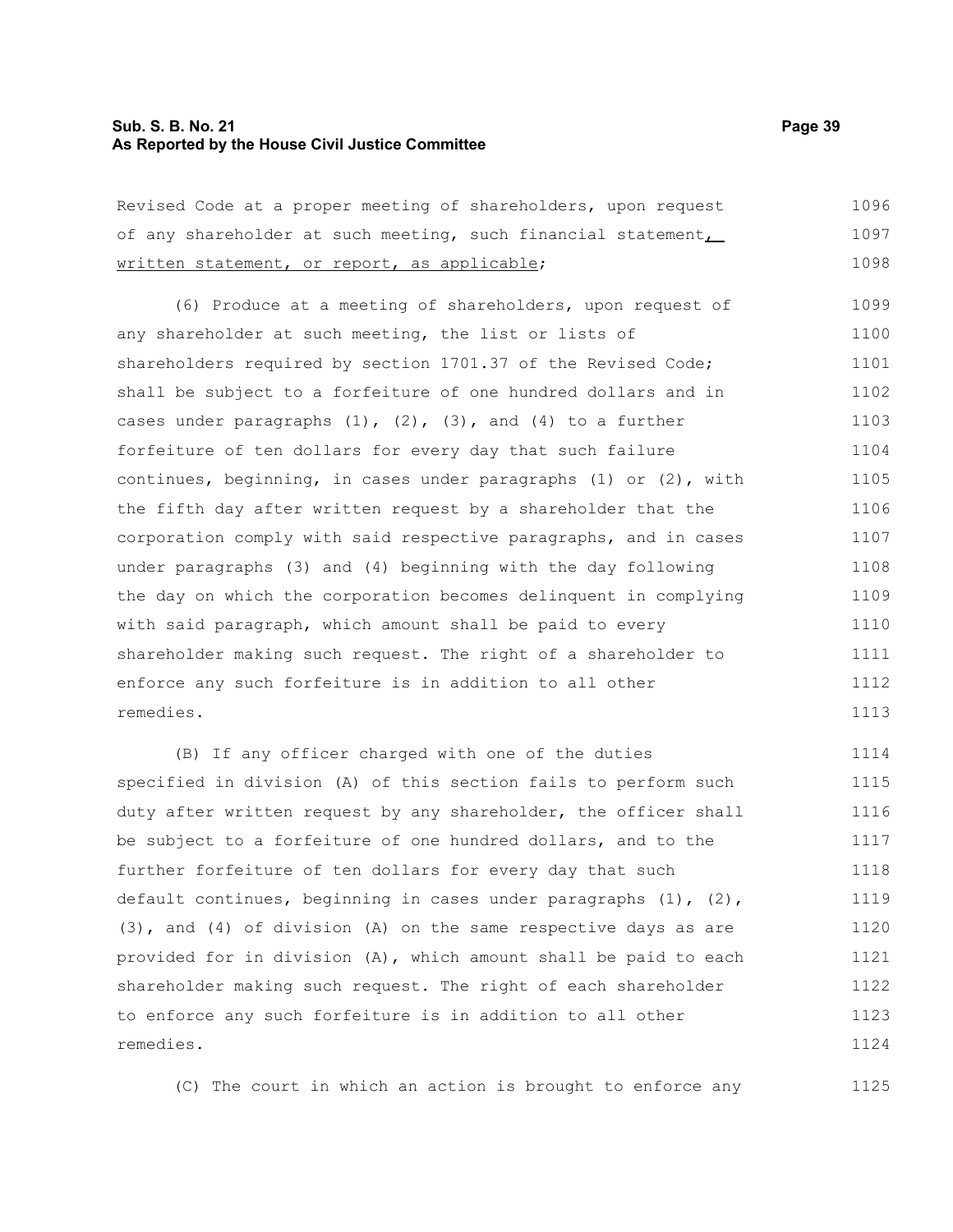## **Sub. S. B. No. 21 Page 40 As Reported by the House Civil Justice Committee**

| forfeiture under this section may reduce, remit, or suspend such | 1126 |
|------------------------------------------------------------------|------|
| forfeiture on such terms as it deems reasonable when it appears  | 1127 |
| that the failure was excusable or that the imposition of the     | 1128 |
| full forfeiture would be unreasonable or unjust.                 | 1129 |
| Sec. 1701.96. (A) A benefit corporation owes no duty to a        | 1130 |
| person who is a beneficiary of a beneficial purpose of the       | 1131 |
| benefit corporation based solely on the status of that person as | 1132 |
| a beneficiary.                                                   | 1133 |
| (B) A benefit corporation is not liable in monetary              | 1134 |
| damages for any failure to seek, achieve, or comply with any     | 1135 |
| beneficial purpose of the benefit corporation set forth in the   | 1136 |
| articles of the corporation.                                     | 1137 |
| (C) An action to require a benefit corporation to comply         | 1138 |
| with a beneficial purpose set forth in its articles may be       | 1139 |
| brought only by the benefit corporation or in a derivative       | 1140 |
| action on behalf of the benefit corporation by any of the        | 1141 |
| following:                                                       | 1142 |
| (1) A director of the corporation;                               | 1143 |
| (2) Persons who, in the aggregate, hold twenty-five per          | 1144 |
| cent of all shares outstanding and entitled to vote at a meeting | 1145 |
| of the shareholders, unless the articles, the requlations        | 1146 |
| adopted by the shareholders, or the regulations adopted by the   | 1147 |
| directors pursuant to division (A) (1) of section 1701.10 of the | 1148 |
| Revised Code prescribe a smaller proportion;                     | 1149 |
| (3) If the benefit corporation has issued and has                | 1150 |
| outstanding shares listed on a national securities exchange or   | 1151 |
| regularly quoted in an over-the-counter market by one or more    | 1152 |
| members of a national or affiliated securities association,      | 1153 |
| persons who, in the aggregate, hold shares of at least two       | 1154 |